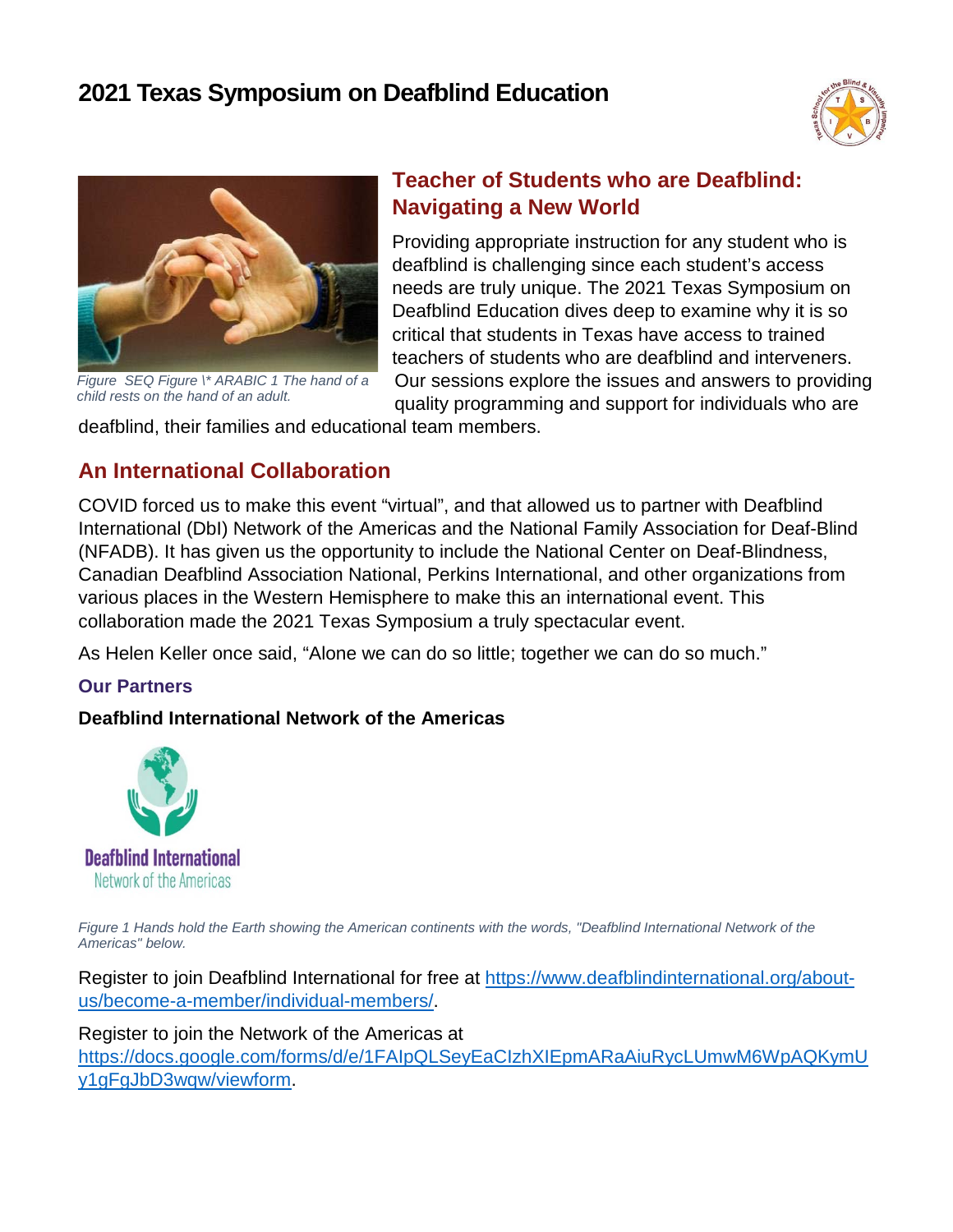

#### **National Family Association for Deaf-Blind**



*Figure 2 A hand in the shape of the I Love You sign is stylized to make the fingers look like people; NFADB runs vertically beside them.*

Register to become a member of NFADB on their website at [https://www.nfadb.org/join-us.](https://www.nfadb.org/join-us)

#### **Our Co-Sponsors**

.

#### **Texas Sensory Support Network, Region 11 Education Service Center**



*Figure 3 Texas Sensory Support Network appears to the right of a stylized shape of Texas with a star at the center* 

#### **Canadian Deafblind Association National**



*Figure 4 A stylized person stands in front of the words, "Canadian Deafblind Association National" and a maple leaf swirls above.*

#### **Perkins School for the Blind International**



*Figure 5 Perkins School for the Blind International – Educational Leadership Program – 100 years appears in print and braille.*

**Grupo Brazil**



*Figure 1 Grupo Brasil De Apoio ao Surdocego e ao Mύltiplo Deficiente Sensorial logo surrounds a image of two hands touching fingertips.*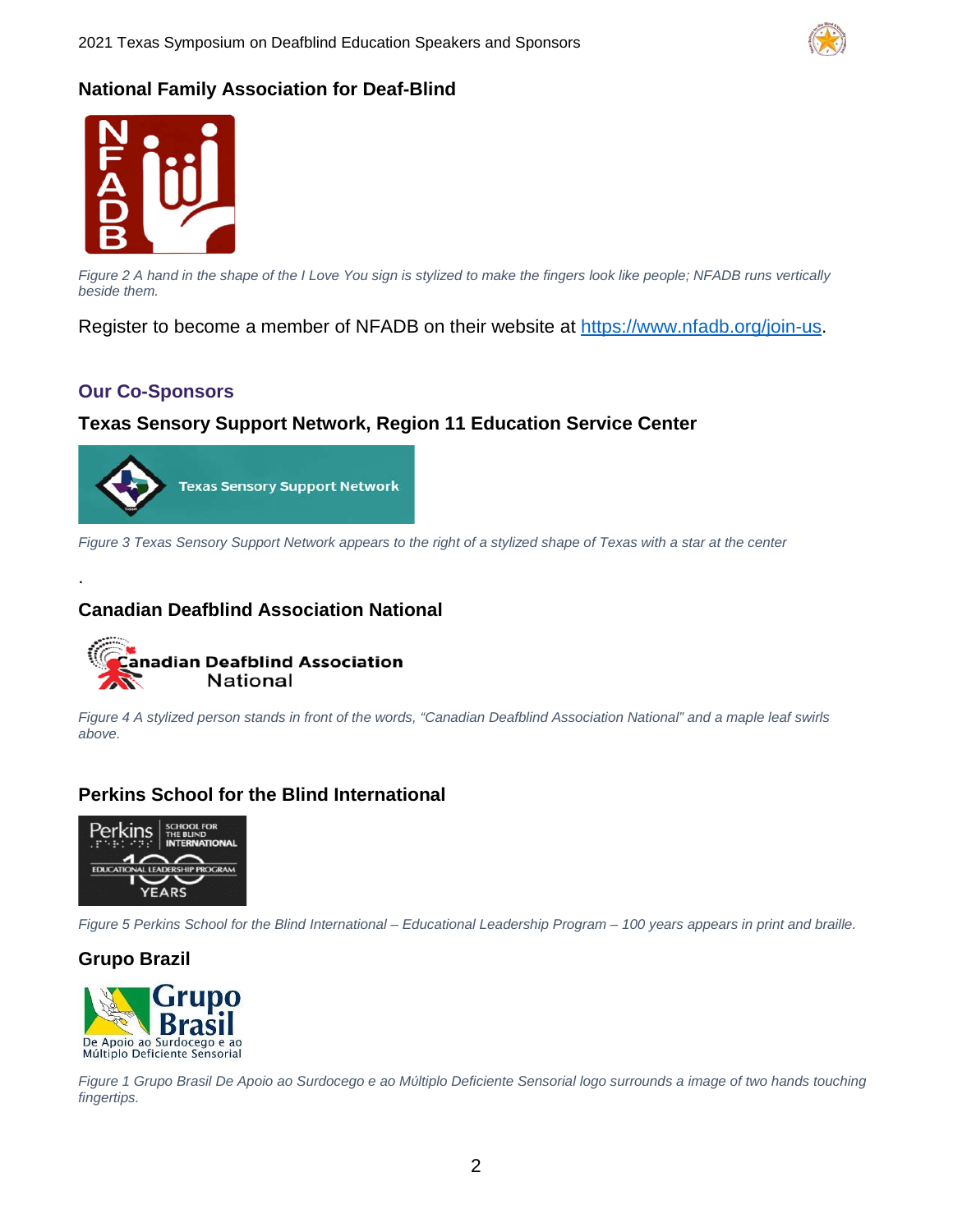

# **Additional Support**

#### **Texas Deafblind Organizations**

We are fortunate to have many organizations active at both the state and national levels on issues important to our deafblind community. The Texas Deafblind Project thanks them for their collective efforts with all the innovative and important opportunities available for individuals who are deafblind and their families. As part of their leadership, we are grateful for all they do to help our Project on a daily basis. As always, they play an instrumental part in the Symposium.

*DeafBlind Camp of Texas*



*Figure 6 An armadillo wearing a cowboy hat and painted red and blue like the Texas flag with a white star; the letters DBCTX appear below.*

*Deaf-Blind Multihandicapped Association of Texas (DBMAT)*



*Figure 7 The stylized initials of "DBMAT" form a triangle with the words, "Deaf-Blind Multihandicapped Association of Texas" wrapping around the shape.*

*Texas Chargers, Inc.* 



*Figure 8 The Texas flag on a navy blue background with the words, Texas Chargers, Inc. Encourage, Educate, Enrich".*

*Texas Hands & Voices*



*Figure 9 Outline of the state of Texas with a sprig of bluebonnets and a hand inside the image; the words, "Texas Hands & Voices" appear.*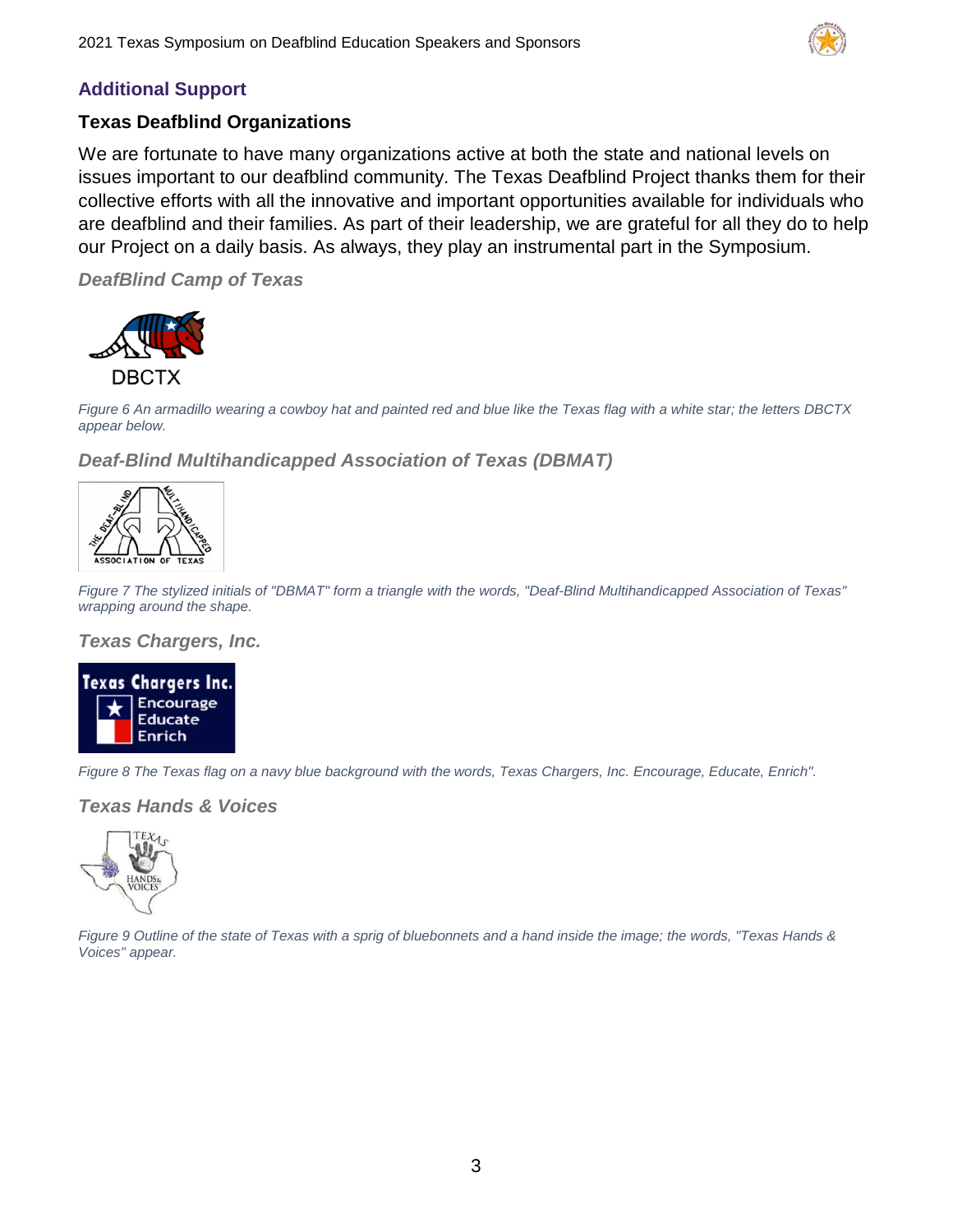

# **NCDB, Other State Projects, and Schools**

We appreciate the support received from these members of the deafblind network. Their support helped families and educators attend the Symposium, ensured accessibility, and sponsored or provided presentations.

- National Center on Deaf-Blindness
- Alaska Dual Sensory Impairment Services
- California Deaf-Blind Services
- Canadian Deaf-Blind Association British Columbia
- Colorado Services for Children and Youth with Combined Vision and Hearing Loss Project
- Pennsylvania Deaf-Blind Project
- Texas School for the Blind & Visually Impaired

# **Texas Families Together**

**FROM TSBVI OUTREACH** 



Families with children who are visually impaired or deafblind, let's gather during this COVID-19 time! Join for an hour of sharing, connecting, and encouraging as only families can do with each other. This is YOUR time, so settle your kiddos in an activity where they can be safely entertained, grab a snack and a drink, and give yourself this hour!

Find Texas Families Together Session Information here<https://www.tsbvi.edu/tx-families-together>

# Coffee Hour with TSBVI



# **TSBVI Outreach Coffee Hour**

Our popular Coffee Hour presentations continue on Zoom in 2021. These webinars are free and include a variety of topics.

Find information about the TSBVI Coffee Hour these sessions and links to webinar transcripts, videos, presentations, and resources. <https://www.tsbvi.edu/coffeehour>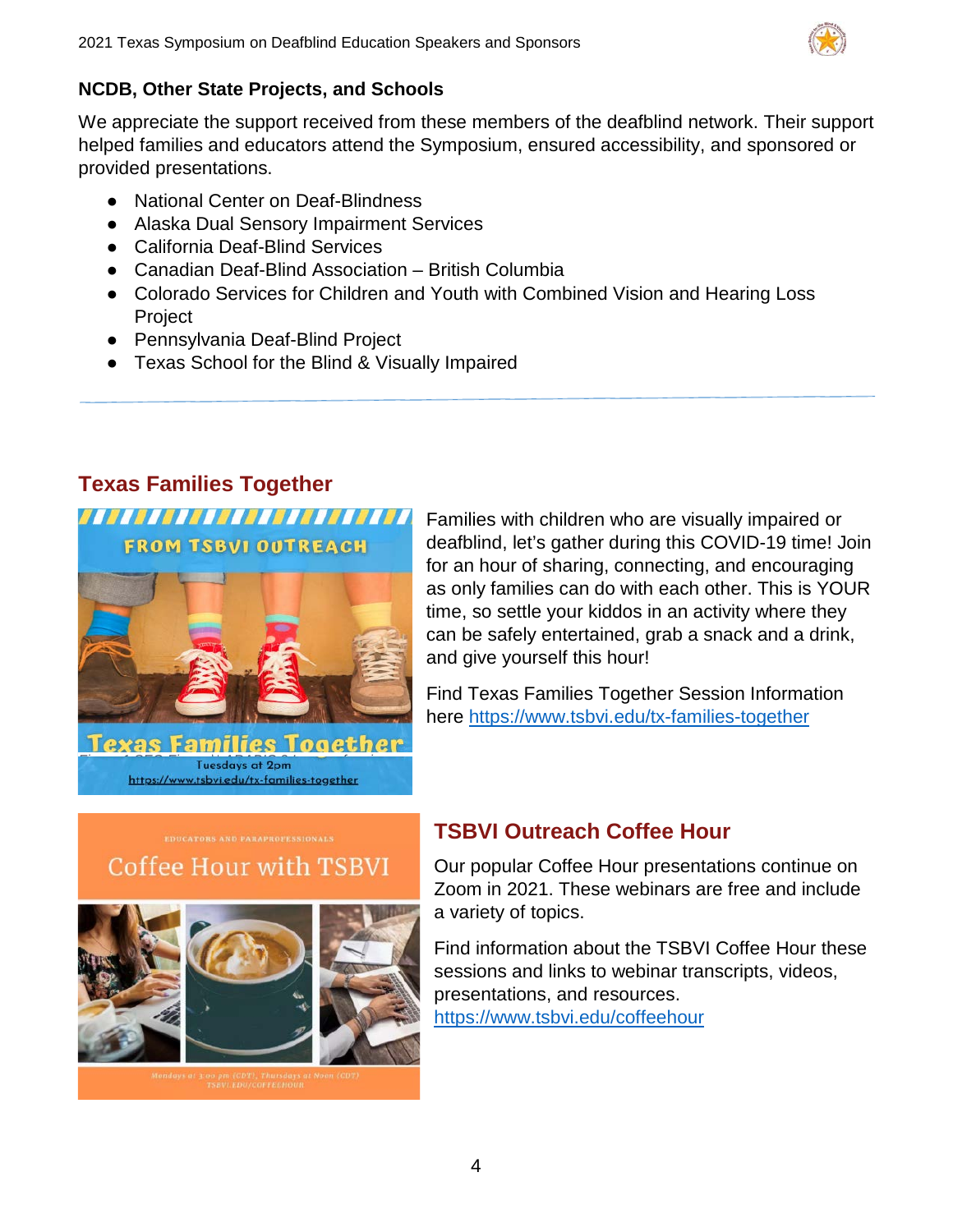

# **Texas Deafblind Project**

Hats off to the Texas Deafblind Project staff and the Media Team who worked together to make this Symposium a reality:

Kate Borg, Outreach Director Lowell Bartholomee, Media Team Staff Suzanne Becker, Archivist Edgenie Bellah, Family Engagement Coordinator Kaycee Bennett, Deafblind Education Consultant Kendra Dorty, Media Team Manager Adam Graves, Deafblind Education Consultant Kate Moss Hurst, Outreach Consultant Cyral Miller, Outreach Consultant

Chris Montgomery, Deafblind Education Consultant Deanna Peterson, Deafblind Early Childhood **Consultant** Cecilia Robinson, Technology Consultant Brian Sobeck, Registration Support Chris Tabb, Orientation and Mobility Consultant Suzanne Slade, Administrative Assistant Andy Weir, Captioning and Accessibility Nathan Widener, Media Team Staff David Wiley, Transition Consultant



*Figure 14 Screenshot of the Texas Deafblind Project website shows a young woman who is deafblind smiling and resting her hand on the hand of her intervener.*

We invite you to visit the new Texas Deafblind Project website at [www.txdeafblindproject.org!](http://www.txdeafblindproject.org/)

Our new website provides a wealth of information about educating students who are deafblind and includes microsites on Communication, Interaction, Teacher of Students Who Are Deafblind, Texas Deafblind Project publications, and much more.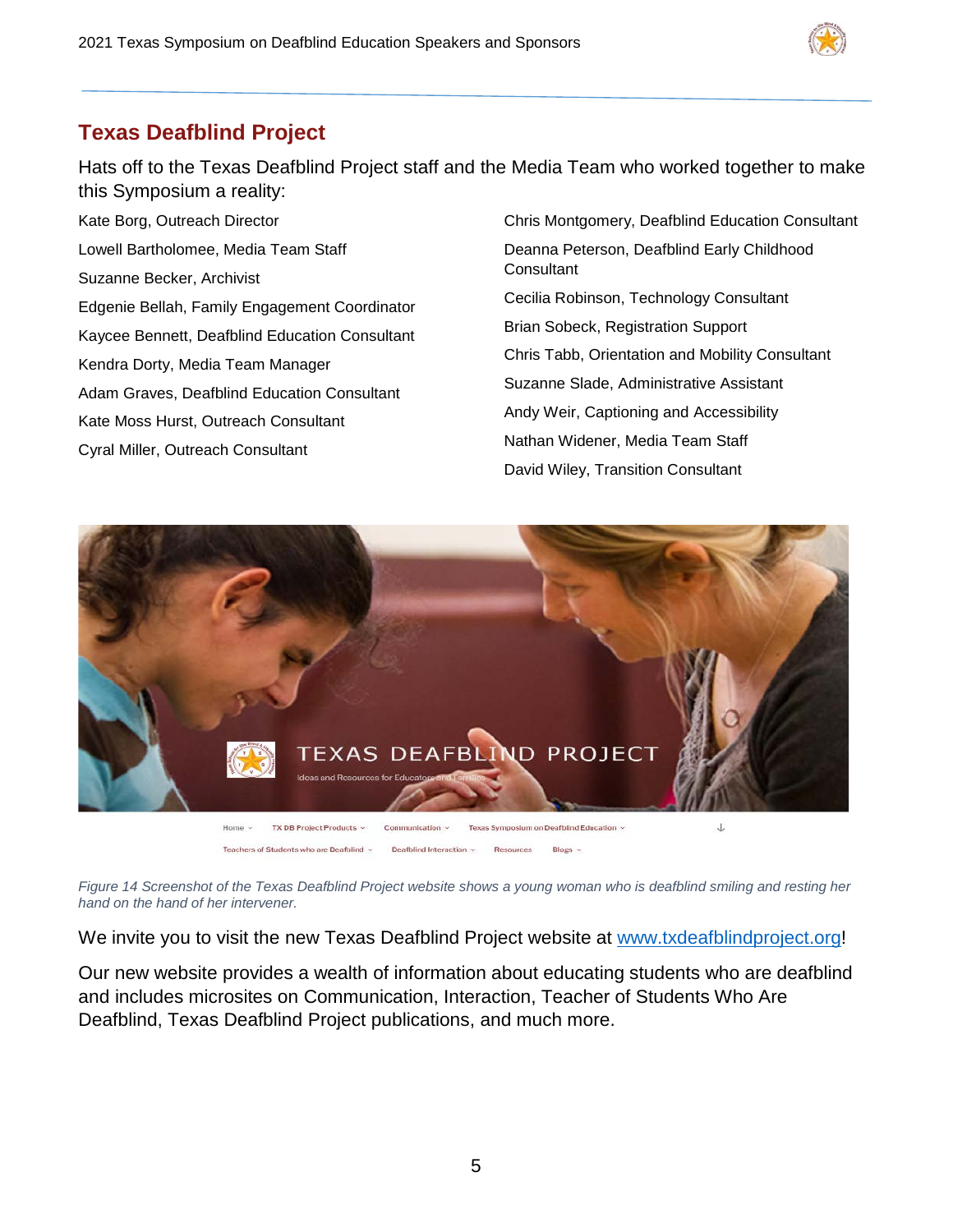

# **Main Symposium Speakers**

# **Nilam Agrawal, Parent and NFADB Board Member and Outreach Committee Co-Chair, Little Elm, TX**

Nilam lives in Little Elm, Texas with her husband and two children who are diagnosed as deafblind. She has an MBA in finance and marketing, and she worked in the field of business development, client management, and recruitment. She has been associated with nonprofit organizations since 2008 and has served as the co-leader for the Tar-Heel chapter of UMDF. She brings her experience in the field of children and parent advocacy, fundraising, social media networking, family engagement events, and community outreach programs to her work with NFADB. Nilam draws her passion and strength from her children, and is determined to be a change agent to drive awareness to the unique challenges of the deafblind community, and improve opportunities for them.

# **Kittrell R. Antalan, M.Ed., Certified Orientation and Mobility Specialist and Certified Teacher of the Visually Impaired, Katy ISD, Katy, TX**

Mrs. Kittrell Antalan has worked twenty-one years in Special Education as a Special Education Classroom Teacher, Special Education Case Manager, Special Education Department Chair, and Itinerant Certified Visually Impaired Teacher. She earned her Master's Degree in Special Education from Alabama State University and received her certifications for Individuals with Visual Impairments and Orientation and Mobility from Stephen F. Austin University. Prior to attending graduate school, Kittrell was employed for ten years as an Electroencephalographic Technologist (EEG) and Respiratory Therapist Technician in the healthcare field, conducting seizure and sleep studies and providing respiratory care. She earned a B.S. Degree in Organizational Management and Health Science from the University of Mobile. Currently, she works as an itinerant Certified Orientation and Mobility Specialist for Katy ISD.

#### **Maurice Belote, Project Coordinator of California Deaf-Blind Services, San Francisco, CA**

Maurice Belote is a graduate of the federally funded teacher-training program in deafblindness at San Francisco State University and has worked exclusively in the field of deafblindness for 38 years. Maurice has served as Project Coordinator for California Deafblind Services since 1992. Maurice provides technical assistance and training throughout California and can tell you where to find the best tacos most anywhere along California's north/south highways. His passions are ensuring that students leave school with functional, well-documented communication systems, and are fully prepared to have the same kinds of wonderful lives that any of us would wish for ourselves. Prior to joining the state TA and training project, he served for ten years as a teacher of deafblind for young adults at the California School for the Blind, where he developed a competitive employment training program and rehabilitated a vacant apartment complex to open an independent living training program for transition-age students. Maurice is a frequent presenter at state, national, and international conferences and has written extensively on educational issues specific to children and youth with deafblindness. He represents students with deafblindness on numerous state and national groups and organizations, including working as the specialist in deafblindness for the California Transcribers and Educators of the Blind and Visually Impaired. He also serves as Co-Chair of the National Coalition on Deafblindness, which has advocated for federal recognition of interveners in IDEA. Maurice's favorite quote is from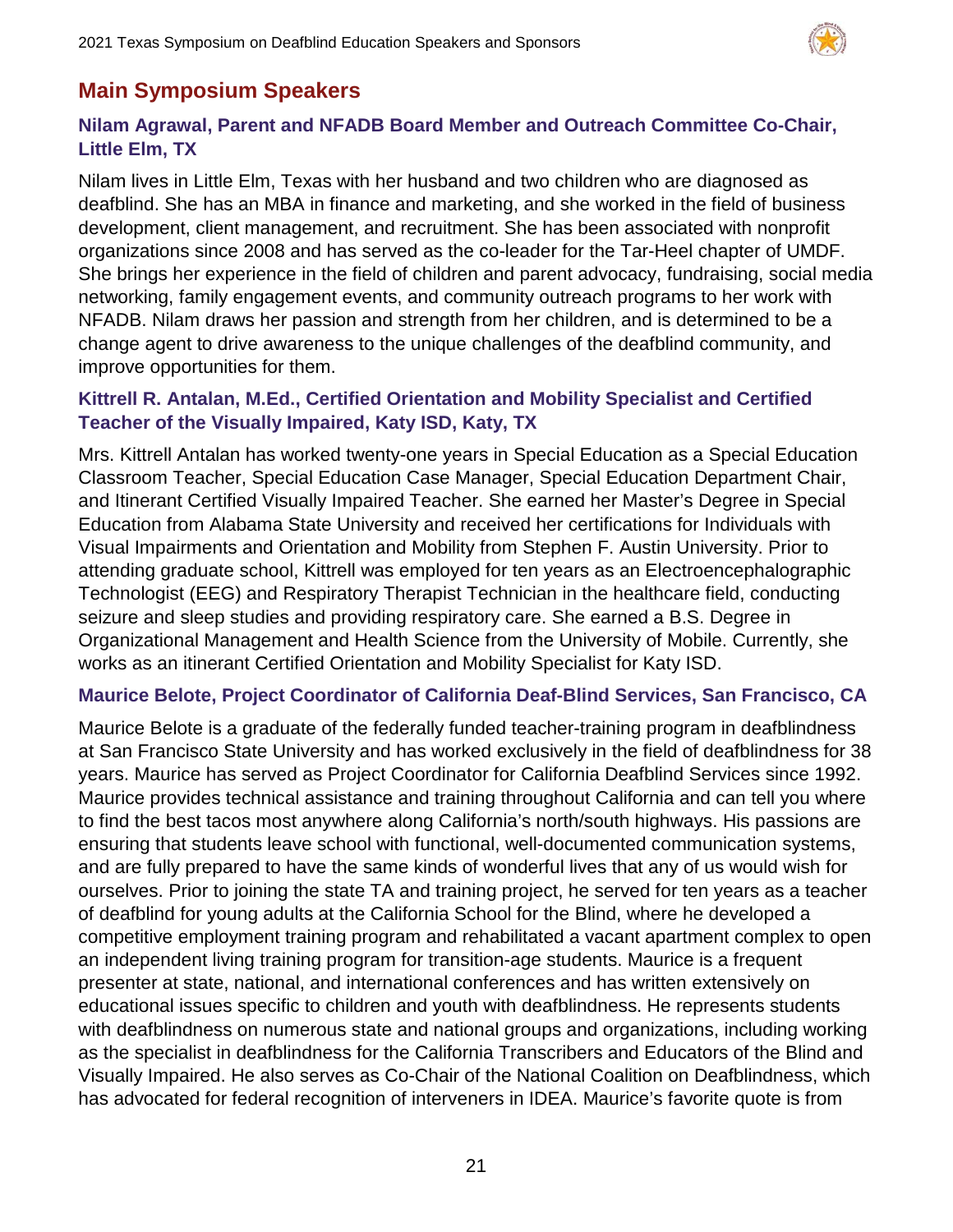

renowned implementation scientist Dean Fixsen: "Students cannot benefit from interventions they do not experience."

# **Edgenie Bellah, Family Engagement Coordinator, Texas Deafblind Project, Austin, TX**

Edgenie has been the Family Engagement Coordinator for the Project since 2002 when she left her role as Blind Children's Vocational Discovery & Development Program Consultant with what was then the Texas Commission for the Blind. Edgenie holds a Bachelor of Science in Rehabilitation Services and a Master of Education in Special Education, Specialization in Early Childhood. She is also a Certified Orientation and Mobility Specialist. Edgenie has been instrumental in creating and leading such training initiatives as Texas Parent to Parent: Through Your Child's Eyes, Family Engagement Series, and the Family Systems Change Training Series since joining the Project. She has also been involved with the National Center on Deafblindness Family Engagement Initiatives, Open Hands, Open Access Deaf-Blind Intervener Learning Modules, and serves on the Board of the National Family Association for Deaf-Blind. Edgenie works closely with our state family organizations including DBMAT, Texas Chargers and Deaf-Blind Camp of Texas, and Texas Hands and Voices. Edgenie has also worked with O&M Consultant, Chris Tabb, to create *Sound Travels: Evaluation, Collaboration, and Development Tools for Individuals who are DeafBlind*, a collection of documents designed to aid in evaluating the unique environmental needs of travelers who are deafblind.

# **Kaycee Bennett, Deafblind Education Consultant, Texas Deafblind Project, Austin, TX**

Kaycee joined the Project in 2020 after working with Northwest ISD in Ft. Worth as an auditory impairment specialist where she worked with teachers and their students who are deafblind on a regular basis. Her passion is creating better programming access and communication for these students and the staff supporting them. Kaycee is a certified Teacher of Students who are Deaf or Hard of Hearing and has a graduate certificate and master's degree in deafblind education from Texas Tech University. She worked as a classroom teacher and an itinerant teacher for 10 years before joining TSBVI Outreach. Kaycee received the Marty Murrell Excellence in Education Award for her work teaching and assisting deafblind students and their teachers, representing the top honor in her profession in the region in 2019. Currently Kaycee is involved in developing training to improve instruction for students who are deafblind and considered proficient communicators.

# **Robbie Blaha, Deafblind Consultant, Texas Deafblind Project, Austin, TX**

Robbie has been a part of the Texas Deafblind Project for more than 35 years. Initially trained as a Teacher of the Deaf and Hard of Hearing, she acquired her certificate as Teacher of Students with Visual Impairments in order to serve a classroom of students who are deafblind. She has continued in this field and become a leader in advocating for services and systems change impacting individuals who are deafblind. Robbie has worked on many national initiatives regarding Interveners, Teachers of Students who are Deafblind, and most recently focuses on the growing number of deafblind individuals who are proficient communicators to ensure they have adequate support in their educational settings. Robbie has presented throughout the United States and in other countries. Her passion remains working with individual students and the teachers and family members surrounding each child.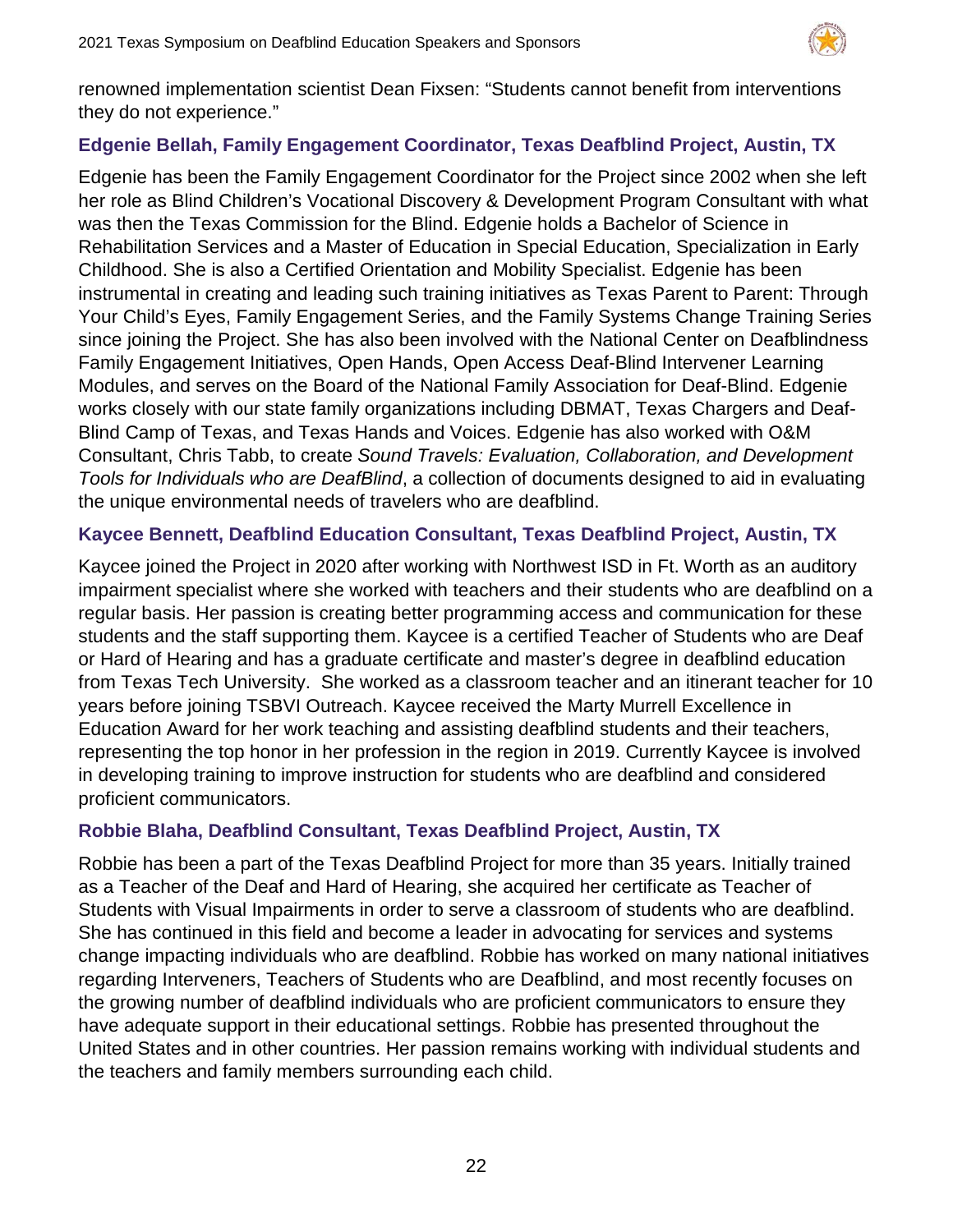

# **Hayley Broadway, ProTactile Consultant, Austin, TX**

Hayley Broadway (Foster) is a ProTactile consultant and trainer who resides in Austin, Texas with her two children. She is a graduate of Texas State University and holds a bachelor's degree in special education, magna cum laude. She completed training at Tactile Communications (TC) in Seattle, Washington, a DeafBlind training center founded by one of the leading DeafBlind specialists. She was a part of the TC curriculum development team, and she is currently one of the trainers for TC. Identifying as DeafBlind, she is a very passionate advocate for the DeafBlind community, and educates on topics covering DeafBlind, DeafBlind Interpreting, and ProTactile. Hayley has given ProTactile Workshops and trainings in various locations, locally and out-ofstate. She has been working with Travis County Services for the Deaf and Hard of Hearing to develop and implement a Support Services Provider Program (SSP). She serves as one of the SSP coordinators at DeafBlind Service Center of Austin. She is currently pursuing a Masters in Sign Language Education (MA-SLED) at Gallaudet University in Washington, D.C., while teaching in an adjunct position at Austin Community College.

#### **David Brown, Freelance Education Consultant, San Francisco, CA**

Since entering the specialist area of deafblindness in 1983, David Brown has become a leading and well-published practitioner in the field. In his roles as Head of the Family Education and Advisory Service of SENSE (the National Deafblind Association) in the UK (1983-2000), and as Educational Specialist for California Deaf-Blind Services (since August 2000), he has worked with over 500 children and young people with deaf-blindness. For 25 years, David has been writing training manuals for universities and other training organizations, and publishing articles on a variety of topics in journals and magazines. David has contributed to staff training courses in the UK, USA, Canada, Brazil, Bolivia, Argentina, Uruguay, Portugal, Greece, Germany, India, Australia, and New Zealand. He is in constant demand as a conference speaker. Since 2000, he has presented at CHARGE Syndrome Conferences around the world and worked as a consultant with the state deaf-blind projects. David has a credential in the Education of Students with Multi-Sensory Impairments from the University of Birmingham, an Honorary Doctorate of Science from Central Michigan University for his research work with children with deafblindness, and was recently awarded the Deafblind International 'Lifetime Achievement Award' for "innovative and visionary work with people with deafblindness".

# **Kate Borg, Outreach Programs Director and Texas Deafblind Project Coordinator, Austin, TX**

Kate Borg is the Director of Outreach Programs at TSBVI and the Texas Deafblind Project Coordinator. Kate joined TSBVI in 2019 after working at the Utah School for the Deaf and the Blind (USDB) and in Prince William County, Virginia. Kate has been an administrator, instructional coach, classroom teacher, and itinerant TVI working with students who are blind, visually impaired, and deafblind. In addition to leading TSBVI's Outreach mission, Kate has leadership roles within the Association for Education and Rehabilitation of the Blind and Visually Impaired (AERBVI) and sits on research grant committees to improve instruction for students with sensory impairment.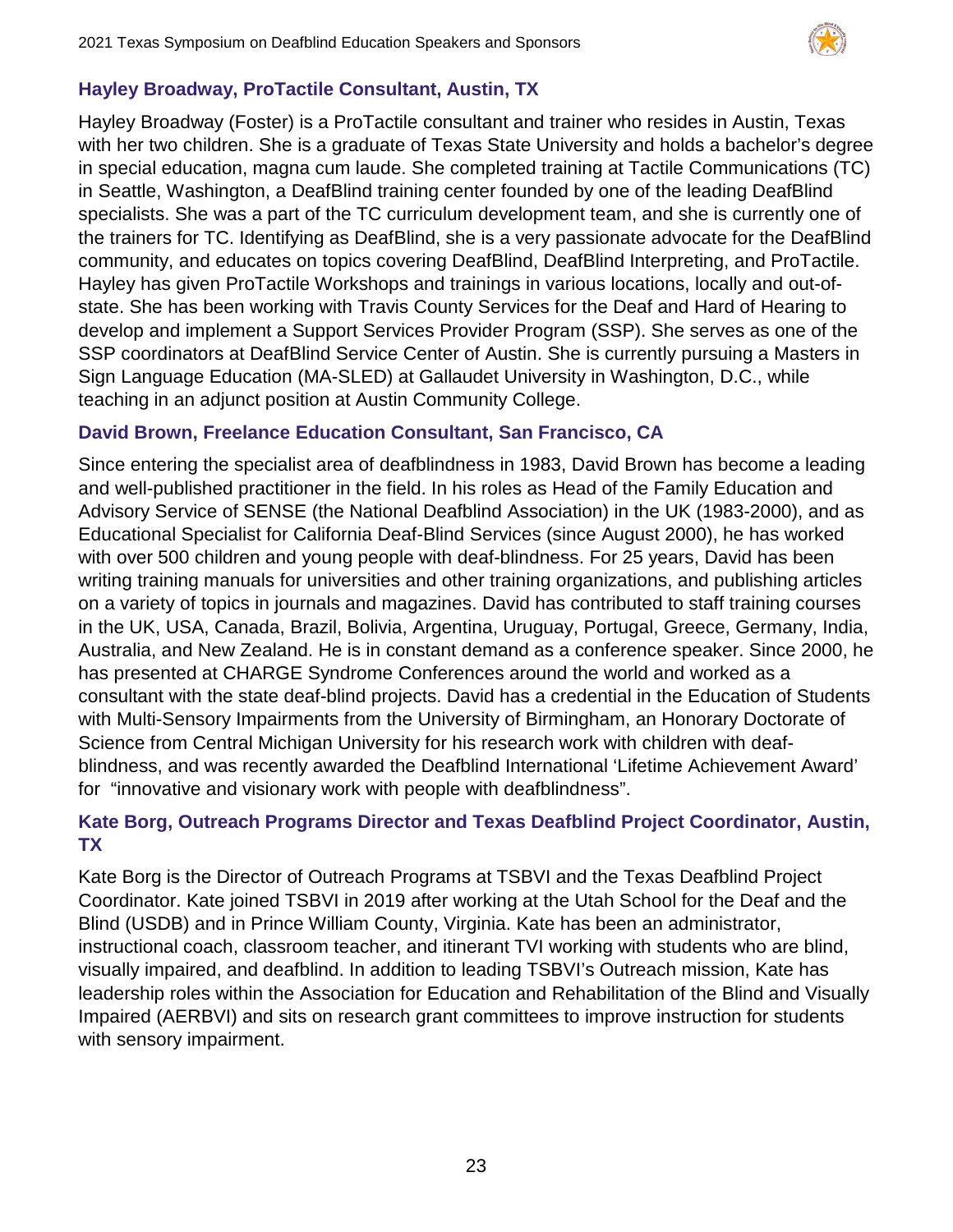

# **Dr. Judy Cameron, Professor of Psychiatry and Clinical Translation Science, Institute, University of Pittsburgh**

Dr. Cameron was a member of the MacArthur Foundation Research Network on Early Experience and Brain Development and she is currently a member of the National Scientific Council on the Developing Child and the Scientific Council of the Child Mind Institute. Research areas in Dr. Cameron's lab include the interaction between genetic factors and early life experiences on shaping behavioral development, identification of factors that lead to stress sensitivity versus stress resilience, and the interactions between physical health and mental health. Dr. Cameron's newest research initiative is Working for Kids: Building Skills<sup>™</sup> (www.workingforkids.com), which is a novel community-based program that teaches the fundamentals of brain development to those who work with children at a community level. This initiative includes games such as The First Pathways Game (www.firstpathwaysgame.com) which is freely available and provides activities that parents and children can play together to strengthen brain development. This initiative provides a community training program and is evaluating the effect of this intervention on child development as well as health. Working for Kids has won several innovation awards in Pittsburgh, as well as from the National Science Foundation.

# **Alex Chandy, Parent, Texas**

Alex Chandy and Sandra Felefli are parents to three wonderful children, the oldest of whom has multiple disabilities including severe hearing and visual impairments. They decided from day one to adopt a positive attitude and to tackle the challenges they faced as new parents head-on. Today their daughter is a happy and productive 18-year-old who has continued to amaze all who know her with her determination, achievements and love of life.

# **Suzanne Chen, Family Engagement and Outreach Coordinator, New York Deaf-Blind Collaborative, Queens, NY**

Suzanne Chen is the Family Engagement and Outreach Coordinator for the New York Deaf-Blind Collaborative. She is also a parent of a child who is deaf-blind from CHARGE Syndrome. Through her family experience, she has advocated for her son and has been a part of the special needs community for over 10 years. She currently serves as the President of the New York Parent Association for Deaf-Blind, NYPADB (an affiliate of the National Family Association for Deaf-Blind, NFADB). Suzanne also is state liaison for New York for the CHARGE Syndrome Foundation. She oversees and coordinates a bi weekly ZOOM meeting where parents "meet" online to share experiences, support, and services. She is also on the Family Advisory Council for the Morgan Stanley Children's Hospital and works one day a week as a Family Mentoring Partner in the Cardiac Intensive Care Unit. Suzanne is an Ambassador Mom with the March of Dimes. She also serves as Co-Vice President on the Board of Trustees for the Lexington School and Center for the Deaf in Queens, NY.

# **Rachel Collins, TDHH, TVI, TDB, Round Rock, TX**

Rachel began her career in the Austin Independent School District, as a teacher of deaf and hard of hearing. She soon discovered her love of working with students who are deafblind and quickly jumped into the world of deafblind education at the Texas School for the Blind and Visually Impaired. Rachel has received a teaching endorsement in visual impairment and a graduate certificate in dual sensory impairment. She has been working with students who are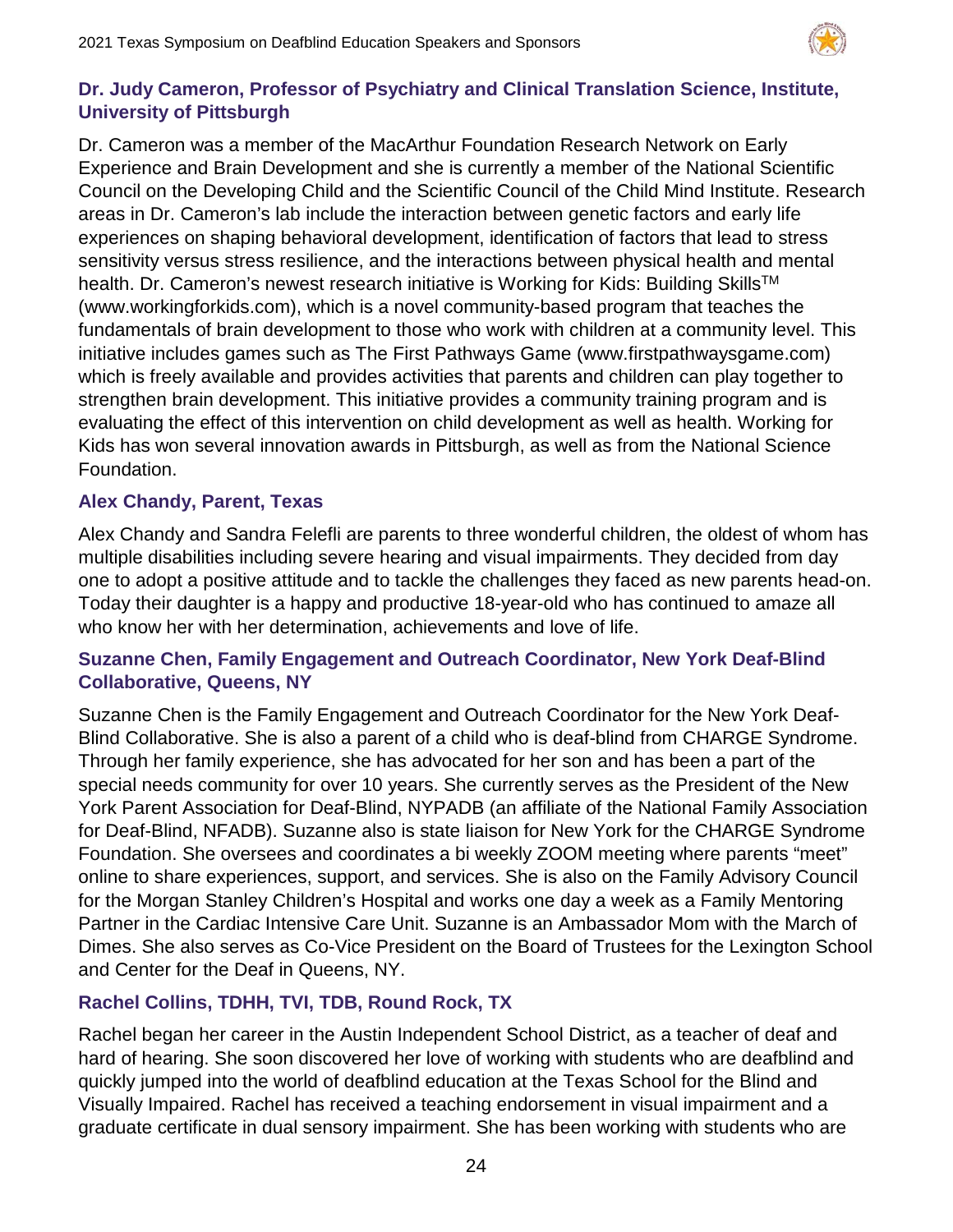

deaf, blind, and deafblind for over 20 years. Rachel currently works for the Round Rock Independent School District as a Deafblind Specialist.

# **Charlotte Cushman, Consultant for TSBVI Outreach and Perkins School for the Blind, Oracle, AZ**

Charlotte is the manager of Paths to Literacy https://www.pathstoliteracy.org/ and the Active Learning Space https://activelearningspace.org/ websites, both of which are collaborations between TSBVI and Perkins. She has been in the field for 40 years and holds M.Ed. and MLS degrees. She has worked as a classroom teacher at Perkins, an Education Consultant for New England Center Deafblind Project, and a consultant for Perkins International.

#### **Sandra Felefli, Parent, Texas**

Sandra Felefli and Alex Chandy are parents to three wonderful children, the oldest of whom has multiple disabilities including severe hearing and visual impairments. They decided from day one to adopt a positive attitude and to tackle the challenges they faced as new parents head-on. Today their daughter is a happy and productive 18-year-old who has continued to amaze all who know her with her determination, achievements and love of life.

#### **Adam Graves, Deafblind Education Consultant, Texas Deafblind Project, Austin, TX**

Adam joined the Project in 2014 and prior to that was a classroom teacher for seven years at TSBVI working primarily with students who are blind with additional disabilities including those who are deafblind. Adam serves on the Council for Exceptional Children (CEC), Board of Directors-Division on Visual Impairments and DeafBlindness (DVIDB) and on the Interdivisional Council (IDC) Committee on Maltreatment. Adam has collaborated with TSBVI, Perkins School for the Blind and various state deafblind projects in the development and field testing of Informal Functional Hearing Evaluation (IFHE); an assessment tool to document auditory needs of nonverbal students who are deafblind. He has been involved in the review and revision of the Council for Exceptional Children's knowledge and skills competencies for Teachers of Students with DeafBlindness. Among other activities, he has been a lead in a 2-year pilot project designed to help establish and promote a scope and sequence for training individuals in the state of Texas to serve as Teachers of students who are Deafblind (TDB) on IEP teams. Additionally he has created a series of webinars that explore and address hearing issues for students who are DeafBlind.

#### **Diana Griffen, Parent and NFADB Board Member, Exton, PA**

Diana resides in Pennsylvania and is guardian to her sister Sara, who is deafblind from Congenital Rubella Syndrome. Sara resides in a group home in New Jersey. Diana is married to Charlie, mother to three adult children, and is a registered nurse. She has been a member of the Board of NFADB since 2014.

# **Mary Gyori, Parent and NFADB Board Member and Development Committee Chair, Townsend, VT**

Mary resides in Vermont and is a parent and guardian of her 40-year-old son, Sasha, who is deaf-blind and intellectually impaired as a result of oxygen deprivation after his premature birth. Her background in education, special education and language acquisition became a solid base for the collaborative advocacy skills she has needed for Sasha's success as an adult. Mary was appointed to a term on the Vermont Council for Families of Children with Exceptional Health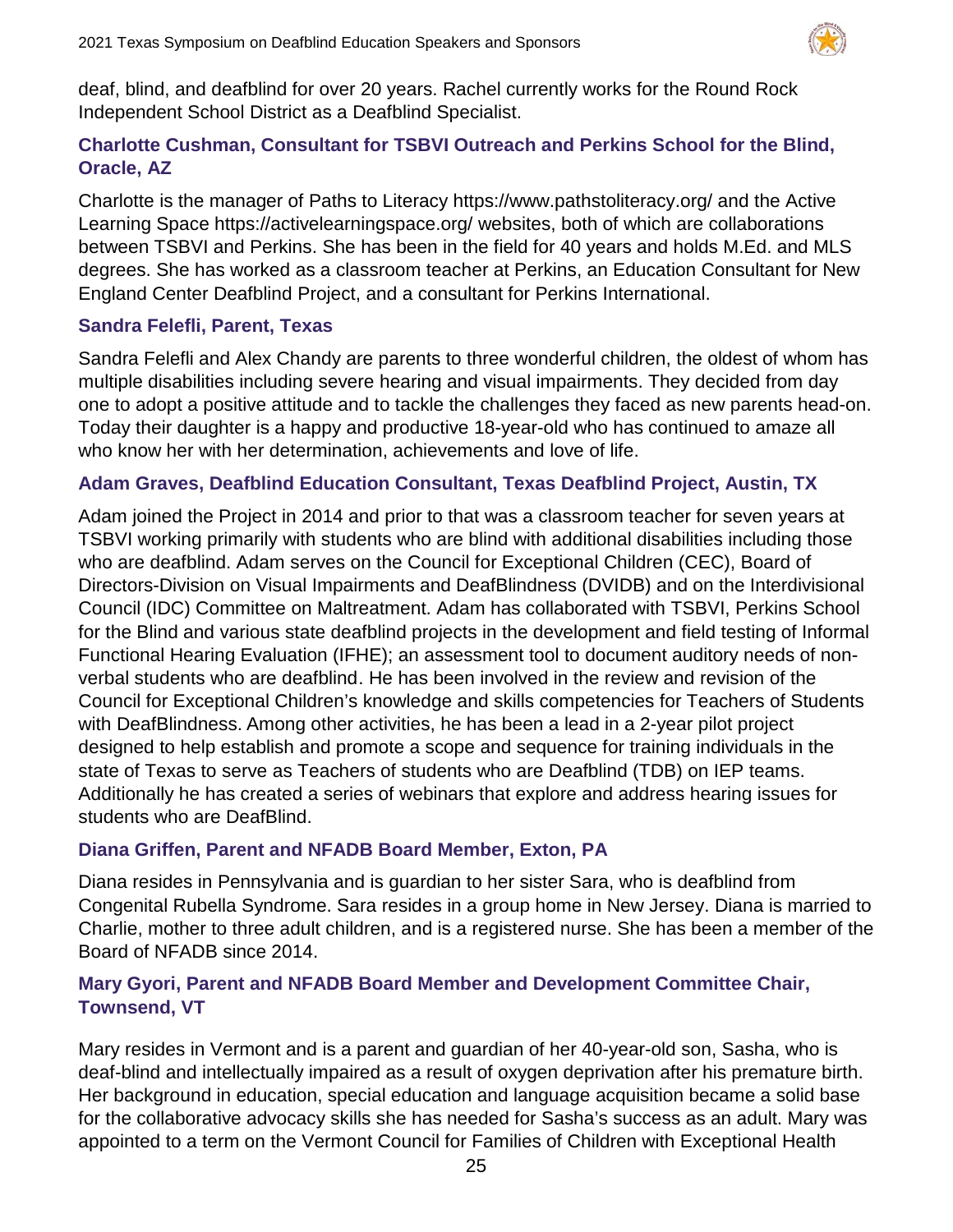

Needs and served on the Vermont Deaf-Blind Advisory Council for fifteen years. She currently serves on the board of NFADB.

# **Dr. Paul Hart, Head of Research and Practice, Sense Scotland**

Paul has worked for Sense Scotland since 1987, starting as a support worker two years after completing a Bachelor of Music degree. In the past twenty-five years, he has held a number of posts with Sense, including support worker, manager of residential services, manager of day services, Principal Officer (Practice Development) and now as Head of Research and Practice He spends much of his time developing resources around assessment, communication, activity design and support planning. He is a member of Sense Scotland's Leadership Team. Paul speaks regularly a.t conferences and seminars, including Deafblind International (DbI) World and European conferences, on the themes of assessment, communication, staff development and sex education. In 1994, Paul gained his teaching qualification (PGCE – Primary) and in 2002, he completed a Master's Degree in Education, where much of the focus was on communication with people who are deafblind and implications for staff development. In 2010, he completed his PhD at Dundee University, with a research focus on communication and language development for congenitally deafblind people. Paul is currently a member of the DbI Communication Network and the Tactile Communication Network and in these capacities, he lectures at a number of universities, including the Masters in Communication and Congenital Deafblindness course at Groningen University in The Netherlands. He has written some influential articles and books in the field such as "Using Imitation with Congenitally DeafBlind Adults; establishing meaningful communication partners", "Dialogicalilty in Culture: response from the perspective of congenital DeafBlindness", and "Moving beyond the common touchpoint – discovering language with congenitally deafblind people". He will be sharing his expertise with us on these topics, and more!

# **Vivecca Hartman, Parent and Co-Founder of Touch Base Center for the Deafblind, Spring Branch, TX**

Vivecca is the parent of a 23 year old with Leber's Congenital Amarousis (LCA) causing his deaf-blindness as a result of a recessive genetic mutation, and a daughter who is 28 years old, married and gave Vivecca and her husband, Chris, their first grandbaby in 2020! Vivecca has a Bachelor of Sciences degree in Accounting from San Diego State University, in San Diego, California, graduating Cum Laude and Sigma Iota Epsilon. A licensed CPA for almost 20 years, she also completed a graduate program at Rice University, in Houston, Texas, to be a Certified Financial Planner. Vivecca is Principal and Controller at Fayez Sarofim & Co, in Houston, Texas. Vivecca has attended 22 years' worth of Deaf-Blind Training offered by NFADB, Texas Deafblind Project and Region 4 Education Service Center. Vivecca enjoys volunteering on nonprofit boards and committees including her local PTA, Spring Branch Special Education Advisory Committee and Long-Range Planning Committee, and the Board and Finance Committee for the Houston Lighthouse. She has served as treasurer and vice president and currently serves as president of the Deaf-Blind Multihandicapped Association of Texas. Vivecca is a Lifetime member of the National Family Association of Deaf-Blind (NFADB) and a member of the National Deaf Blind Intervener Initiative (NDBII), which published a booklet about how to advocate as a parent for an intervener for your deafblind child. Vivecca serves as treasurer and co-founder of Touch Base Center for the Deafblind, a day-habilitation center in Houston, Texas. She is passionately devoted to the development of the Intervener program in the United States.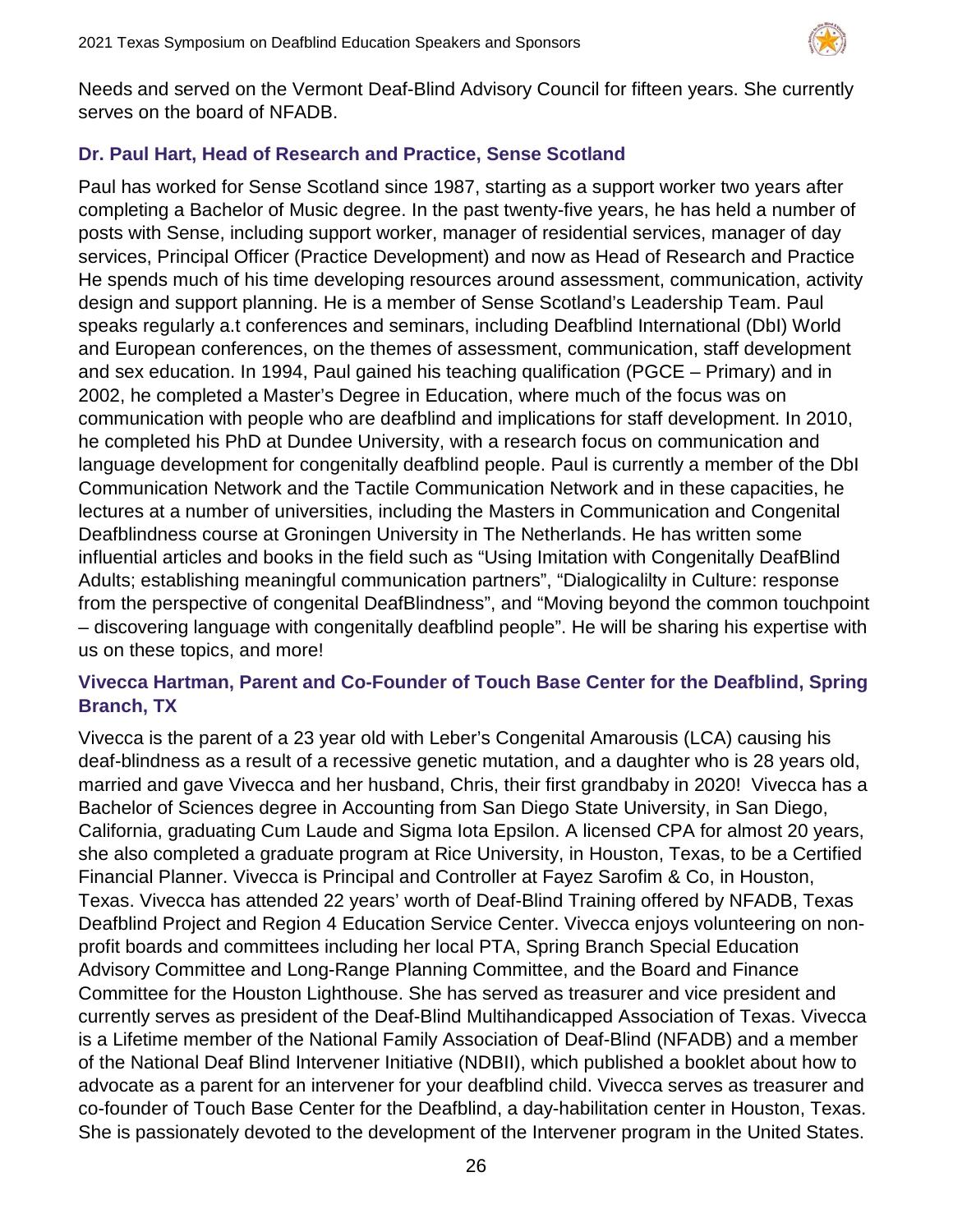

Vivecca states, "My family and I have had a life changing experience of having a Canadian Intervener impact the life of my son when he was 10 years old. We know the potential of positive impact that a well-trained Intervener can have in the life of a deaf-blind person. The potential of that impact for other deaf blind people is what drives me to help in any way possible with the development of the Intervener role." She is passionate about helping families and doing what she can to help improve the lives of people who are deafblind.

# **Heather Hickman, Specialist Teacher of the Deafblind and Educational Coordinator of Deafblind Resource Services and Outreach Programs with the Ministry of Education in Ontario, Canada.**

Heather has taught students who are deafblind for 14 years, has been the Vice Principal of the Deafblind School at W. Ross Macdonald School for the Blind, and an Educational Consultant in Deafblind Resource Services. She has been involved in the design and implementation of the Additional Qualification Course for teachers -Teaching Students Who Are Deafblind, Part1 and Specialist. Designed by teachers for teachers, Additional Qualification courses (AQs) reflect the experience and pedagogy of the teaching profession. Heather is passionate about sensory processing disorders in children who are deafblind and gaining knowledge in strategies and techniques that help them with co- and self-regulation so they can be in an optimum level of arousal for successful learning to take place. She is researching and implementing curriculums for students who are deafblind with multiple needs who are medically fragile in order to develop skills that enhance the qualities of lives of learners with the most significant challenges. Her philosophy of education is rooted in the notion that the child is at the center of all we do and all else flows outward from them.

# **Jacqueline Izaguirre, Treasurer, Finance Committee Chair and Policy, Information, and Education Committee Co-Chair for NFADB, Harker Heights, TX**

Jacqueline and her husband live in Texas and have three adult children. Their middle child, Patsy, is deafblind due to a Ciliopathy. In addition to NFADB, she is a founding board member and President of DeafBlind Camp of Texas. Jacqueline also works as her daughter's Intervener and she loves to spend time with her grandbabies!

# **Melanie Knapp, NFADB Secretary and Policy, Information, and Education Committee Co-Chair, Sugarland, TX**

Melanie lives in Texas with her husband, Gary. They had two sons, Christian and Landon. Christian was a preemie who, as a result of many complications, was diagnosed with deafblindness. He was known as "The Great Motivator" to all who knew him. Christian died suddenly in 2005 at the age of 25. The Knapp family have continued their involvement and advocacy for all children and adults who are deafblind in Texas and the US. Melanie was on the Board of DBMAT – The Deaf-Blind Multihandicapped Association of Texas – for 14 years, the last 4 years as President. Today she is honored to continue her journey with the NFADB.

# **Jennifer Magee, M.S., Teacher of the Deaf and Hard of Hearing and Educational Diagnostician, Katy ISD, Katy TX**

Mrs. Magee has worked twenty-seven years in Special Education, including twenty-three years in Deaf Education as a Parent-Infant Advisor, Deaf Education Classroom Teacher, Educational Diagnostician, and Itinerant Teacher. Currently, she works as an Itinerant Teacher. Mrs. Magee has her Master's Degree in Deaf Education from Lamar University and her Bachelor's Degree in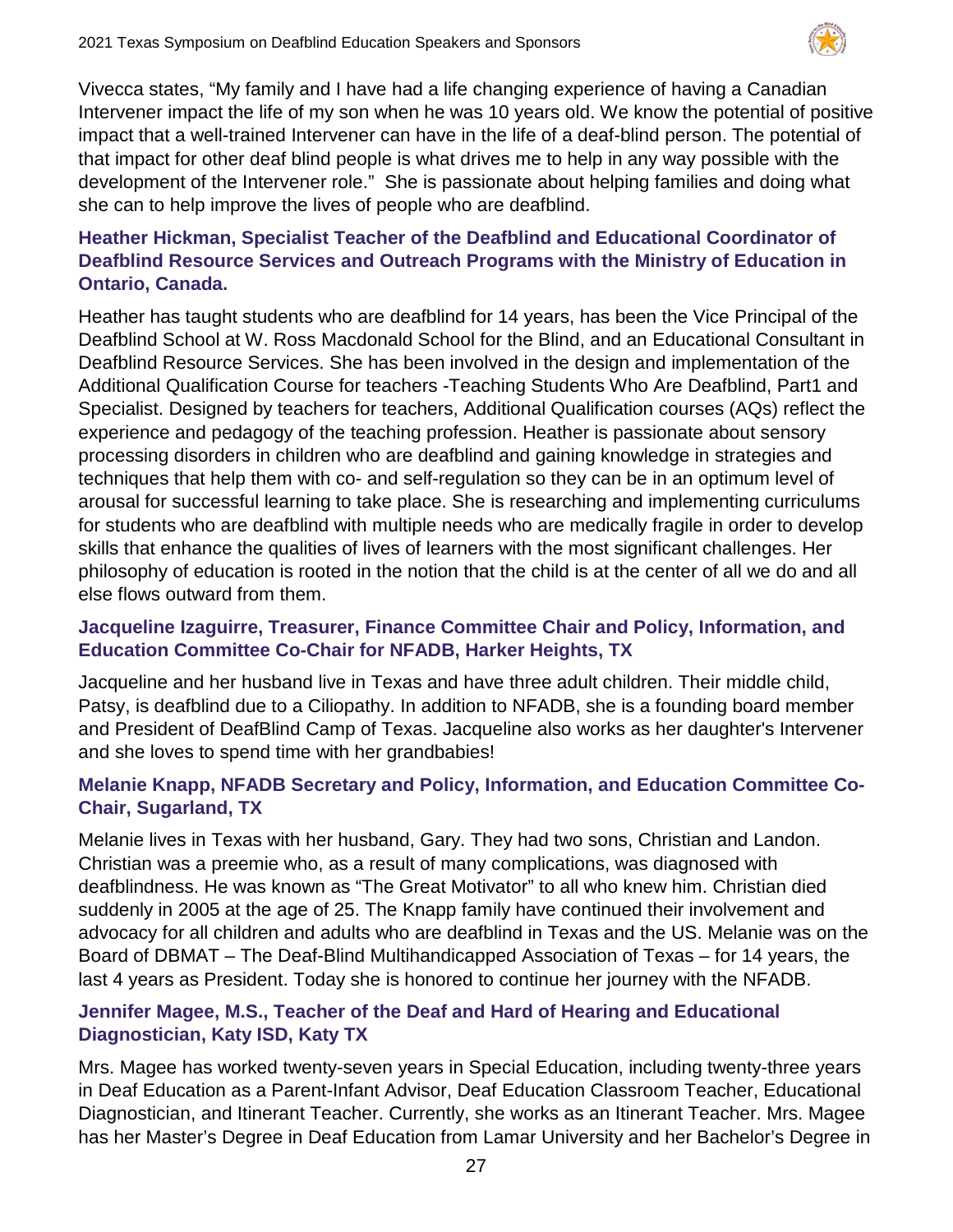

Education from Southwestern University. She has her Educational Diagnostician certificate from the University of St. Thomas and is completing her DeafBlind certificate from Texas Tech University this semester. She has worked in Fort Bend ISD and currently works in Katy ISD.

# **Linda Mamer, Deafblind Consultant, and Secretary/Treasurer, Canadian Deaf-Blind Association – B.C. Chapter, Vancouver, BC**

Linda has worked at the Provincial Outreach Program for Deafblindness (POPDB) for over 20 years. She currently sees students in Vancouver and North Vancouver as a Resource Consultant, traveling throughout the province consulting with schools that have students with deaf-blindness. In addition, she consults with Supported Independent Living Residences for adults with congenital deaf-blindness. Linda has been on the CDBA-BC board since her arrival in BC from Ontario, where she was at the W. Ross Macdonald School, Brantford for students with visual impairments and deafblindness for 19 years. A member of CDBA since 1979, she started teaching and was on the Ontario Board of CDBA and the National Board of Directors as the National President for nine years.

# **Diana Martinez Oveido, Parent, Katy, TX**

Diana Kareny Martinez Oviedo is the mother of three children, including Oliver, who is Deafblind. Oliver is a busy three year old in Early Childhood Special Education (ECSE). The Martinez Oviedo family is from Monterey, Nuevo Leon, Mexico and currently lives in Katy, Texas. Diana is the heart of Oliver's team!

# **Patti McGowan, President, Adult Life Committee Chair, and Membership Committee Chair, National Family Association for Deaf-Blind, Pittsburg, PA**

Patti McGowan is the parent of a young adult who is deaf-blind. She and her family live in North Huntingdon, PA. As a parent of a son who is deaf-blind, she is skilled in supporting other parents and families who are facing challenges. Patti is the moderator of the Pennsylvania Family Listserv, which is used across the commonwealth to network, share resources, and educate families and interested professionals. Patti has been a family consultant for the Pennsylvania Deaf-Blind Project since 2005. Currently, she holds the position of President to the National Family Association for Deaf-Blind (NFADB) and general board member to the State Affiliate to NFADB known as PPDB, Pennsylvania Partnership for Deafblind. In 2020, she became a member of the Community Advisory Council of The Global Foundation for Peroxisomal Disorders (GFPD). Patti had the opportunity to be a regular contributor to the Paths to Transition site through Perkins School for the Blind. She blogs about family-related issues and provides consultation about the parent perspective. In addition, Patti took part in the writing team for the National Center on Deaf-Blindness (NCDB) Open Hands, Open Access: Deaf-Blind Intervener Modules as a module creator, contributing concepts, ideas, resources, and videos to sculpt the open-access modules. Patti has worked as a consultant assisting the NCDB in the development of content for a national website on advocacy and leadership for families. She has had years of experience in training parents and families in all aspects of advocacy and leadership.

# **Barbara Miles, M.A, Deafblindness Consultant, Bristol, Vermont**

Barbara is a well-known author and presenter in the field of deafblind education. She has served as a Deafblindness Consultant for the Vermont I-Team and as a teacher at Perkins School for the Blind. She holds both a Master of Arts in English Language and Literature and a Master of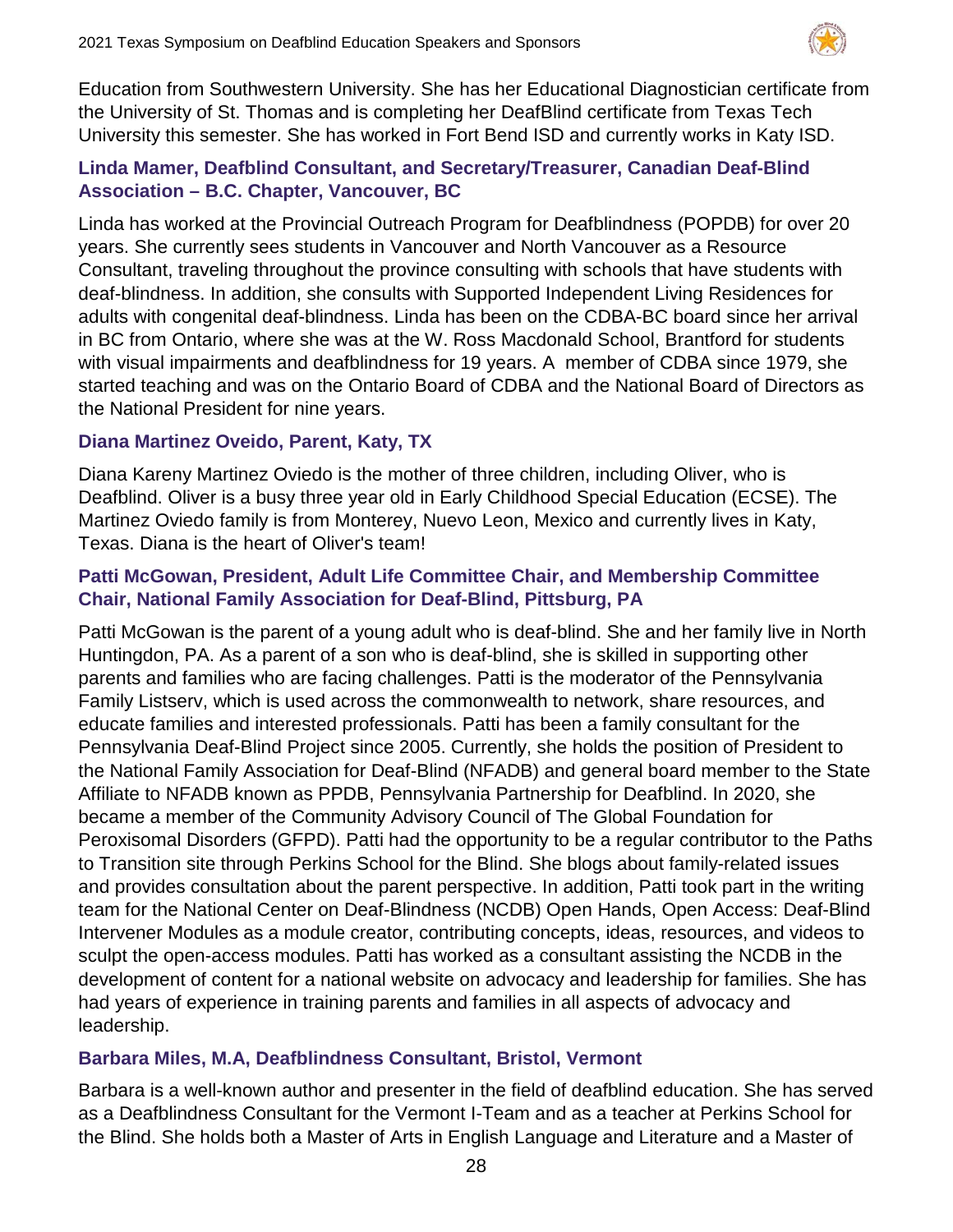

Education in Deafblind Education. Barbara has previously worked as an American Sign Language teacher and has extensive experience as a Communication Consultant. Barbara has extensive experience working with individuals of all ages who are deafblind in the classroom and as a consultant with Perkins International.

# **Cyral Miller, Outreach Consultant, Texas Deafblind Project, Texas School for the Blind & Visually Impaired, Austin, TX**

Cyral Miller currently works as an Outreach Consultant and previously served for 28 years as Director of Outreach Programs at TSBVI, which includes the Texas Deafblind Project. Cyral is a certified Teacher of Students with Visual Impairments and was a TVI in both San Antonio and Austin public schools. She has a Master's of Public Affairs from the LBJ School of Public Affairs, University of Texas at Austin. She is the chair of the statewide Alliance of and for Texans with Visual Impairments, and a long-standing member of Texas AER..

#### **Carolyn Monaco, President, Canadian Deaf-Blind Association National Board of Directors, Burlington, Ontario Canada**

Carolyn Monaco is currently President of the CDBA National Board of Directors, and has worked in a variety of capacities within the field of deafblindness for the past 38 years. She teaches at George Brown College (Toronto, Ontario) in the Intervenor Program as well as providing training and consultation nationally and internationally. Carolyn is the author of chapters on deafblindness and intervention related to Concept Development, the Education of Students who are Deafblind and Strategies for Infants and Preschoolers who are Deafblind. Carolyn is also the Strategic Planning Officer and a Board Member of Deafblind International.

# **Chris Montgomery, Deafblind Consultant, Texas Deafblind Project, Texas School for the Blind & Visually Impaired, Austin, TX**

Chris has worked in the field of deafblind education and visual impairment since 1996 when he was first hired as a teaching assistant at the Texas School for the Blind and visually Impaired (TSBVI). Since that time, he has had the experience of being a classroom teacher working with a wide range of students who are deafblind from children with emerging language to those transitioning to adulthood. In 2006, he began work as a Deafblind Education Consultant, for the Texas Deafblind Project at TSBVI. Chris has helped lead system change efforts to establish Teachers of Students who are Deafblind (TDB), and build community of practice for professionals in the field of deafblind education in TX. He is a nationally known speaker and presenter. Chris co-developed the Informal Functional Hearing Evaluation (IFHE), and he has authored numerous other papers and websites. Most recently, Chris is developing a microsite for the Project, "Interaction and Communication for Children who are Congenitally Deafblind". Chris presently serves on the board of Deafblind International (DbI) and the management committee for DbI-Network of the Americas. He was recently honored to receive the Everett Bryan award for his professional commitment to the field of deafblindness by the Deafblind Multihandicapped Association of Texas (DBMAT).

# **Stephanie Mowery, Teacher of Students who are Visually Impaired and Deafblind Specialist, Wylie ISD, Wylie, TX**

Stephanie is a certified teacher of students who are visually impaired, holds a Master in Education – Sensory Disabilities and DeafBlindness from Texas Tech University, and holds undergraduate degrees in Regular Education 1st-6th grade & Generic Special Education for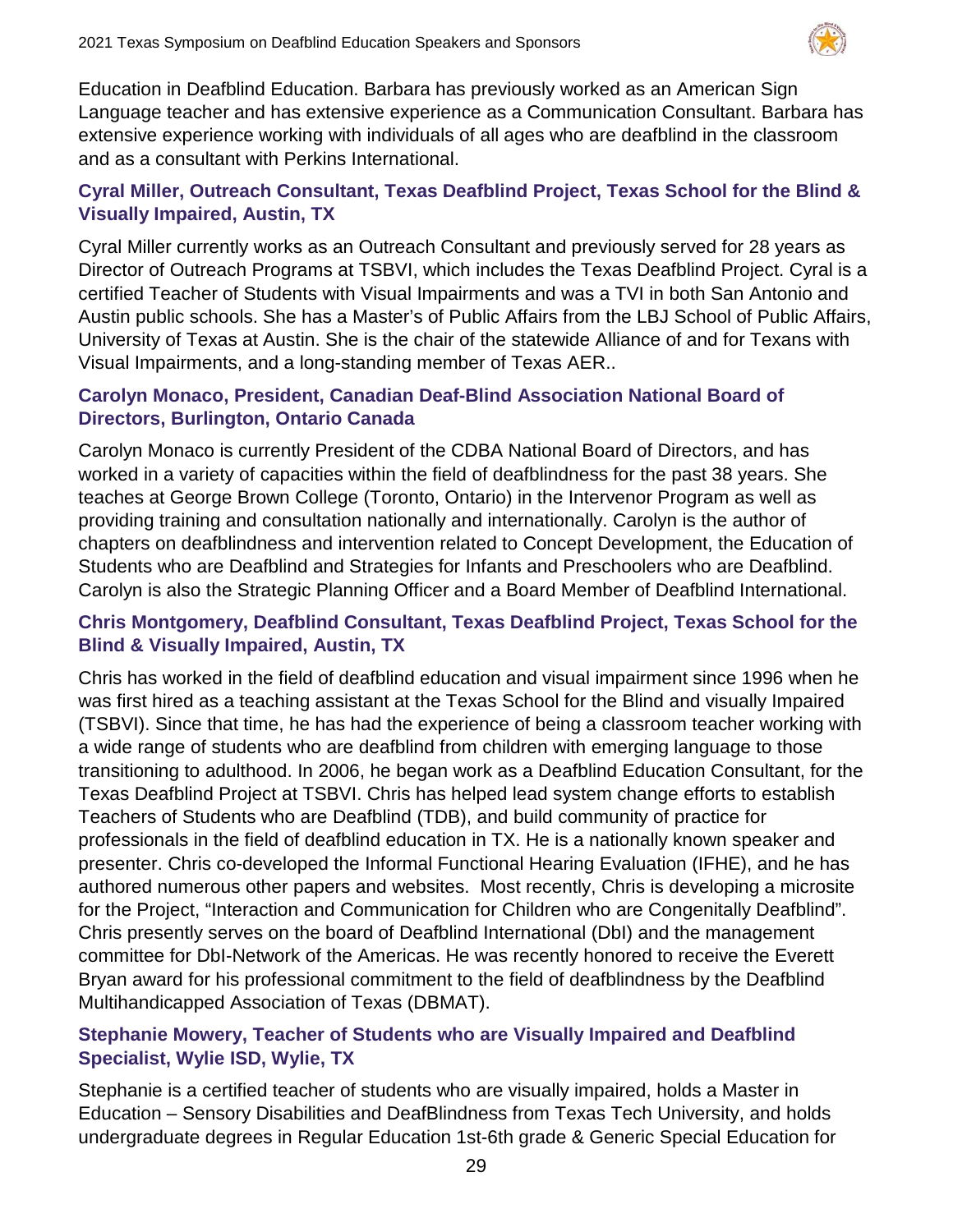

students ages 3-22. She has had the privilege to teach all over the state of Texas for 31 years. She has been a TVSI for 25 of those years and participated in the Teacher of Students Who Are Deafblind Pilot Program with the Texas Deafblind Project when she worked for Plano ISD. Stephanie has enjoyed learning from, working alongside, and being mentored by some of the GREATS, like Dr. Virginia Bishop, Donna Clopton, Millie Smith, Cyral Miller, and Robbie Blaha. She hopes and is determined to continue to learn and grow as a professional in this field to make a difference in the lives of her student's and families, as well as, help mentor new professionals who join our field.

# **Dr. Jude Nicholas, Clinical Neuropsychologist and Researcher, Statped Vest Center for Special Needs Education, Bergen, Norway**

Jude Nicholas (PsyD) is a licensed clinical neuropsychologist and is employed at Statped vest center for deafblindness and at Haukeland University Hospital in Bergen, Norway. Dr. Nicholas has some 25 years of clinical and research experience working with children and adults with sensory impairment. He has a longstanding interest in genetic syndromes and neurological conditions involving sensory impairments and cognitive functions. He is the author of several articles and book chapters on these topics. His current research investigates the neuropsychological functions of tactile cognitions, particularly in persons with deafblindness. Most recently, he has co-authored Tactile Working Memory Scale – A Professional Manual with colleagues for the Nordic Welfare Centre.

# **Deanna Peterson, Deafblind Early Childhood Consultant, Texas Deafblind Project, Austin, TX**

Deanna joined the Project in 2010 after working in Comprehensive Programs for over ten years as a classroom teacher. Recognized as one of four exemplary teachers of students who are DeafBlind in the state of Texas, she piloted a system for evaluating the classroom for children who are deafblind. Deana received the Ann Silverrain Award for an individual who has made an extraordinary commitment to improving the lives of individuals with DeafBlindness in Texas. Deanna has presented at numerous training events throughout Texas and the United States. She also participated in development of *Module 2, the Sensory System, the Brain, and Learning* for Open Hands Open Access (OHOA) organized by the National Center on DeafBlindness. Deanna provided consultative and direct services at Austin State Supported Living Center for adults who are deafblind and their teams, and she trained to serve as a coach for persons going through Utah State University Intervener Coursework. Currently Deanna is helping to develop training around a new publication, *Guidance for Behavior Intervention and Support for Children and Young Adults with DeafBlindness or Visual and Multiple Impairments*, under development by TSBVI Outreach.

#### **Marianne Riggio, Regional Coordinator for the Africa and Asia & Pacific Regions, Perkins' Educational Leadership Program, Watertown, MA**

Marianne Riggio earned a Master's Degree in Multi-handicapped and Deafblind Education from Boston College, as well as a Bachelor's Degree in Special and Elementary Education. Marianne Riggio is known worldwide as an expert in the field of deafblindness. She is the co-author or editor of over 15 publications focusing on the education of children with deafblindness that are used internationally as the basis of training for teachers, administrators, and parents. Marianne was named coordinator of Perkins' Educational Leadership Program in 2012. Prior to her current role, she served as an Educational Consultant for Perkins International, and as a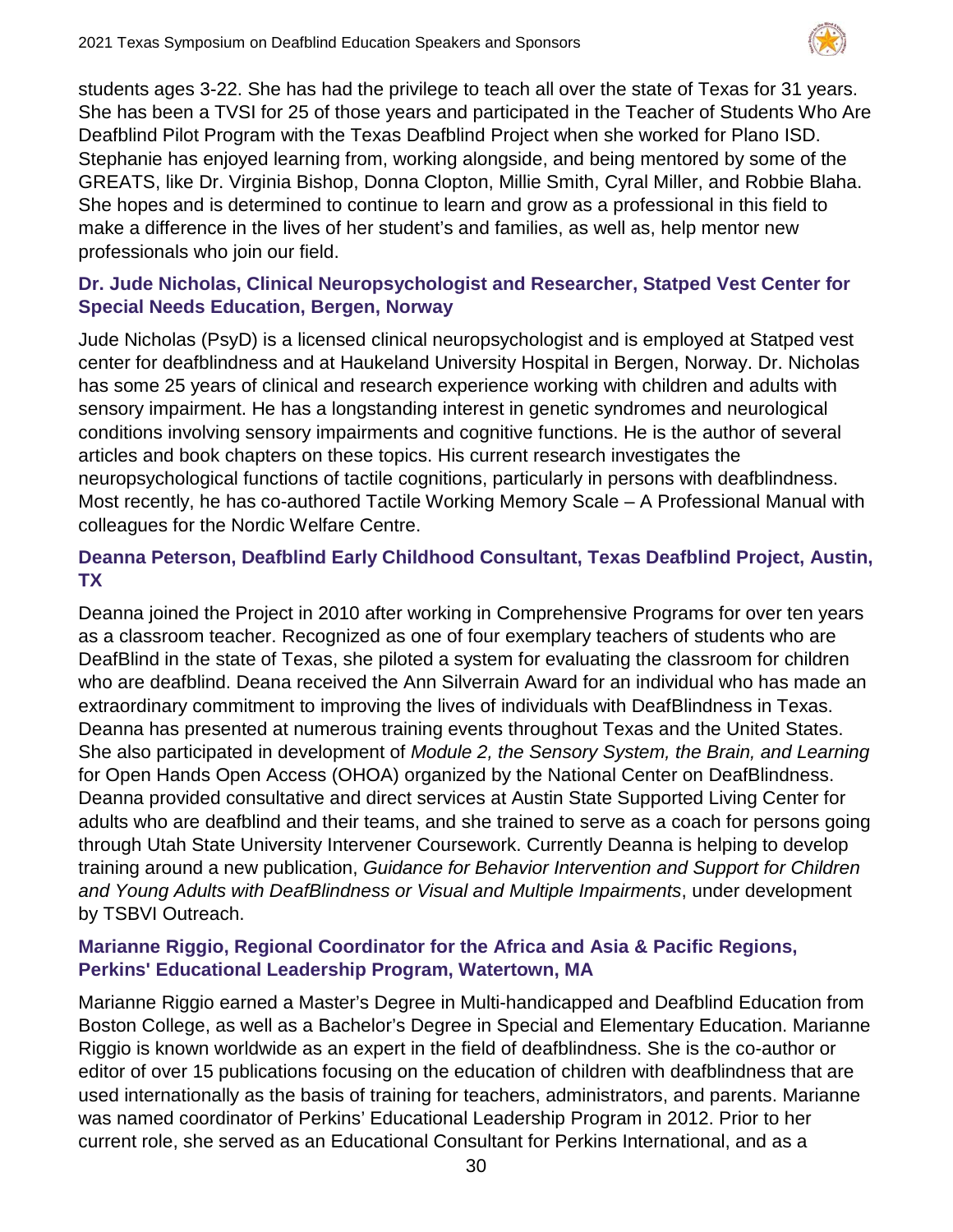

regional coordinator for both the Africa and Asia & Pacific regions. Over the years, she has traveled to Israel, Ukraine, Jordan, Portugal, Kenya, Ghana, Tanzania, South Africa, Korea, Taiwan, India, Indonesia, Thailand, and Haiti to provide technical assistance to local partners. Before she joined the Perkins International team, Marianne was the Project Director for the National Deafblind Training Project, which developed training institutes in deafblindness for teachers and parents.

# **Elaine Robertson, M.Ed., Instructional Officer for Deaf Education, Vision, and Assistive Technology, Katy ISD, Katy, TX**

Mrs. Robertson has worked in the field of deaf education for thirty years. She received her Bachelor's Degree from the University of Texas at Austin in Communication Disorders and her Master's Degree from Gallaudet University. She has served in several positions over the years, including Deaf Education Elementary Teacher, Parent-Infant Advisor, and currently Instructional Officer of Deaf Education, Vision, and Assistive Technology. In 2009, Mrs. Robertson served as the Director of Education at the Center for Hearing and Speech before returning to Katy. Mrs. Robertson serves on the Texas School for the Blind and Visually Impaired School Board. Additionally, she is a board member for the National Visiting Committee for DeafTec. Mrs. Robertson grew up with a profoundly deaf sister who inspires her to this day.

# **Gloria Rodriguez-Gil, MEd, Latin America Regional Director, Perkins International, San Francisco, CA**

Gloria is the Director, Latin America and the Caribbean, for Perkins International. Born and educated in Costa Rica, Spain and the United States. Currently she leads Perkins International programs in Mexico, Argentina, Brazil and Chile, as well as a professional network of educators across the region. A leader in the field of Special Education, Gloria has more than thirty years of experience with special focus on visual impairments, deafblindness and multiple disabilities. Gloria started her career as an innovative teacher, and then went on to found and develop the First Educational Program for children who are deafblind in Central America, at the Centro Nacional de Educación Especial "Fernando Centeno Güell" in Costa Rica. Gloria was also cocreator of the First Master's Program on Multiple Disabilities and Deafblindness in the prestigious University of Costa Rica, supported by the Hilton-Perkins Program. In 1991 and 1992, Gloria was recognized for her accomplishments with several study scholarships, and an internship at Gallaudet University and Perkins School from the Blind, and in 1997 based on these experiences she published "Sordoceguera: Lecturas selectas sobre educación para sordociegos." In the late 90's, she moved to California and was an Educational Specialist for California Deaf-Blind Services and the Bilingual Coordinator for the federally funded research Project SALUTE under the direction of Dr. Deborah Chen and Dr. June Downing. Gloria holds an undergraduate degree in Special Education in Visual Impairments and a graduate degree on Special Education in Multiple Disabilities from Universidad de Costa Rica and a Master's Degree in Special Education from Boston College, in Low Incidence Disabilities with Emphasis on Deafblindness, under the mentoring of program Director Dr. Barbara Mcletchie. Gloria is the author of a number of articles and an advocate and speaker for "education for all" at national, regional and global level.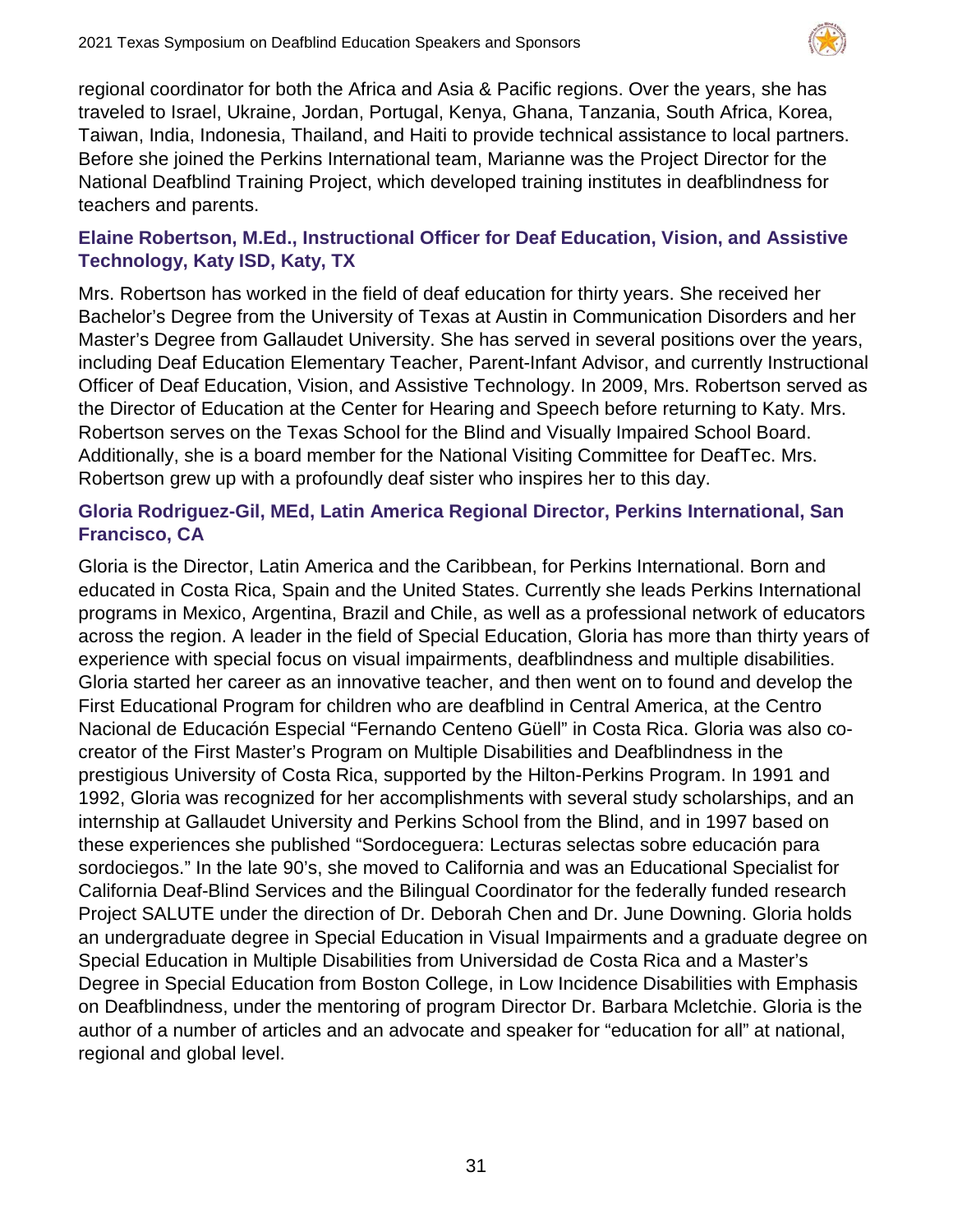

## **Carolyn J. Samson, M.Ed., Certified Teacher of the Visually Impaired and Certified Orientation and Mobility Specialist, Katy ISD, Katy, TX**

Carolyn Samson has worked as a Teacher of the Visually Impaired for five years in Katy ISD. She has a Master's Degree in Special Education with Visual Impairments and Orientation and Mobility from Northern Illinois University. Prior to attending graduate school, Carolyn worked for one year at the Center for Autism and Related Disorders as an Applied Behavior Analyst Specialist. She has a Bachelor's Degree in Therapeutic Recreation from Longwood University in Virginia.

# **Wanda Schellenberg, Parent and Board Member for Canadian Deafblind Association (National and British Columbia), Vancouver, British Columbia**

Wanda Schellenberg lives in Vancouver, British Columbia. She and her husband have three children. Their youngest, Alynne, is a petite, sweet natured 23-year-old with 5P minus Syndrome and deafblindness. When Alynne entered school as a 6-year-old, Wanda and her family were warmly invited to educate themselves about the world of deafblindness. The school's deafblind consultant, who remarkably followed Alynne for all 13 years of her school life, encouraged Wanda to take courses about deafblind communication and attend conferences whenever possible in order to become a supportive and contributing member of 'team Alynne'. In 2015, after years of making connections with parents and educators in the deafblind world Wanda joined the Canadian Deafblind Association British Columbia and National boards. Learning to understand the philosophy, principles, and communication methods in this extremely unique field, continues to be a wonderful and fascinating journey for Wanda as she strives to better understand and thoughtfully support her daughter.

# **Donia Shirley, Parent and NFADB Board Member, Miami, FL**

Donia is mom to two beautiful boys; the youngest son was born deafblind and has CHARGE Syndrome. She joined the NFADB board to give back to this amazing community that has empowered her to become a passionate advocate for not only her son but the deafblind community as a whole. In addition to being a part of the NFADB Board, Donia is the CHARGE Syndrome Foundation Co-State Liaison for the State of Florida and a F2FC Family Call Facilitator. She is also a founding member of the family run organization, Family Partners for the DeafBlind of Florida and the Virgin Islands, a NFADB Affiliate that provides support to families who have a child or loved one with deafblindness.

# **Amita Srinavasan, Student at UT Austin and President of DeafBlind Citizens in Action, Austin, TX**

Amita Srinivasan is a rising junior at the University of Texas at Austin, dual majoring in Psychology and Human Dimensions of Organization. Amita is passionately interested in inclusion, empowerment and accessibility for students with disabilities. She is the current President of DeafBlind Citizens in Action, a national disability rights nonprofit organization in the USA. She joined DBCA in 2017 and became a mentor and the interim Secretary in 2018. As President, Amita has focused on the need for reliable, safe and accessible transportation as key to increasing wellbeing and participation of the deafblind community in society and in the labor force. Amita is active in the UT Student Government, currently serving as an Academic Policy Director (2019) and has also previously served as a director of the Disability and Inclusion Agency (2018). Amita works as a VSFS intern at the Bureau of Democracy, Human Rights, and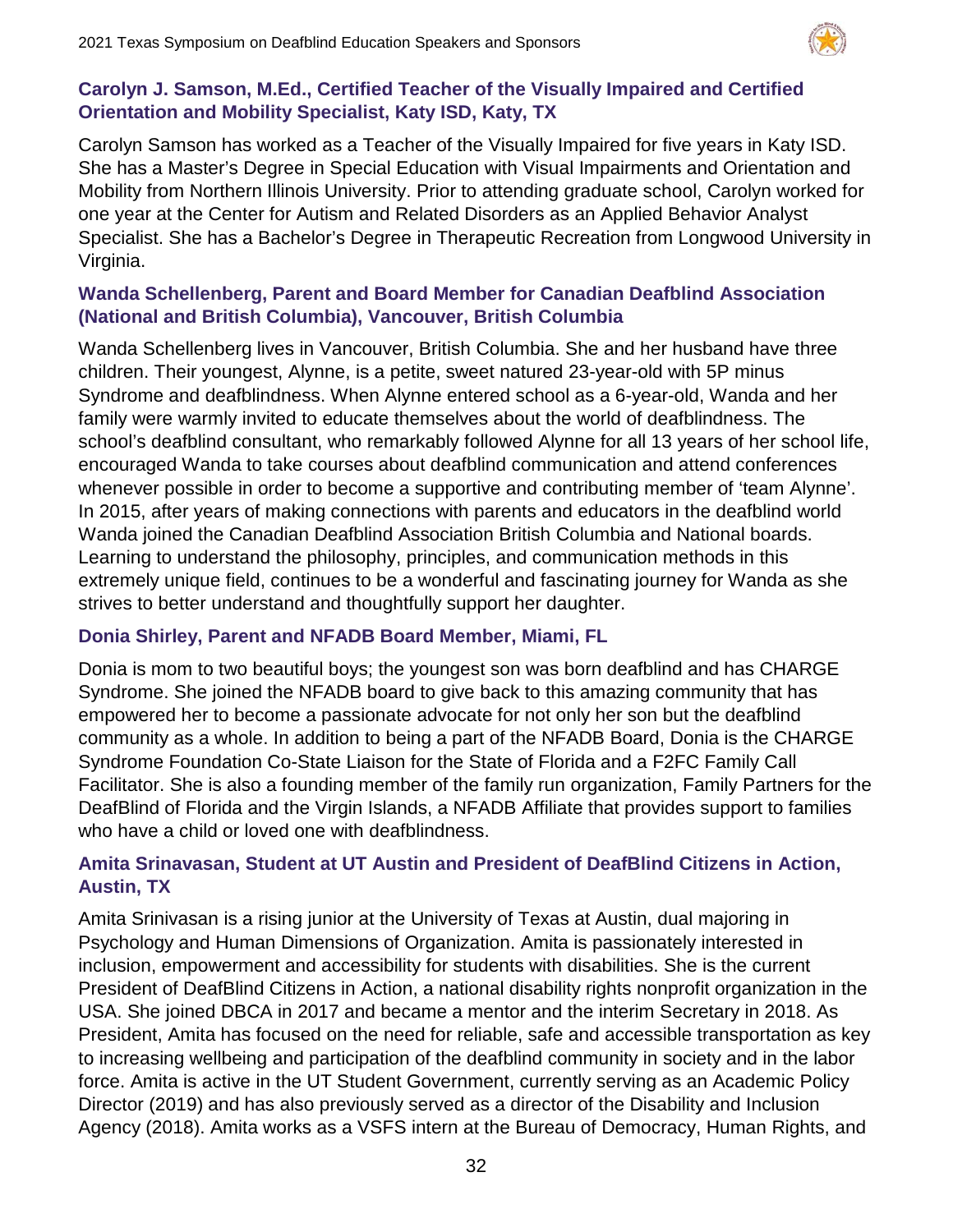

Labor, U.S. Department of State. There she analyzes regional legal systems, specializing in South and Central Asia, in order to identify openings in the legal and policy frameworks by cataloging gaps in policy/laws and comparing them to best practices standards that uphold fundamental freedoms of persons with disabilities. She is also on the Disability Advisory Committee at the FCC. Amita is an author/blogger who has won awards for nature and macro photography. Some of her photographs can be seen at Ami Fine Art Photography.

# **Nicholas Trotter, COMS/CTVI, Texas Sensory Support Network (TxSSN) Lead at Texas Education Agency, and Texas Deafblind Project Grant Coordinator, Austin, TX**

Nicholas Trotter is a certified teacher of students with visual impairments. He has worked as an itinerant teacher for students with visual impairments in Tennessee and taught physical education for students in grades pre-K through twelve and high school wellness at the Tennessee School for the Blind (TSB) for four years. Nicholas earned his M.Ed. in Special Education – Visual Disabilities at Vanderbilt University. Nicholas completed the certification program in Orientation and Mobility at Stephen F. Austin State University. During the summer of 2015, Nicholas worked with the Texas Department of Assistive Rehabilitative Services DREAM Program teaching Expanded Core Curriculum skills to high school students and recent graduates with visual impairments. He volunteered as a coach at Camp Abilities Long Island in 2012 and 2013. His professional interests include adapted sports, orientation and mobility, and outcomes for young braille readers in general education classrooms.

# **David Wiley, Transition Consultant, Texas Deafblind Project, Austin, TX**

David joined Texas Deafblind Project in 1989 and worked in the residential program at Texas School for the Blind & Visually Impaired for four years prior to that time. In his thirty-plus years with the Project, David has presented numerous workshops in Texas and other parts of the United States, written numerous articles, and helped to develop online training including the OHOA modules. David has written many articles on deafblind education and transition for various publications including Texas SenseAbilities, the newsletter from TSBVI Outreach. David served as editor for this publication for many years as part of his work with the Project. David continues to serve as chair on the Texas Deaf-Blind Task Force, a multiagency organization advocating for services for individuals in Texas who are deafblind. David also shares his expertise in addressing the challenges of students who are exhibiting distressed behaviors and working with families to develop successful transitions into adult life in the community with schools, agencies and families throughout Texas.

# **Heather Withrow, Parent, COMS, Austin, TX**

Heather is mother to three children one who is hearing, one who is deaf, and one who is deafblind. Heather graduated from Gallaudet University with a Bachelor's in Graphic Design, has completed a graduate degree at Texas Tech University in Deafblind Education, and is a Certified Orientation and Mobility Specialist. She worked as an art teacher at Laurent Clerc National Deaf Education Center, as an assistant track and field coach at Texas School for the Deaf, and is currently working as a COMS. Heather is passionate about the ProTactile movement and disability advocacy.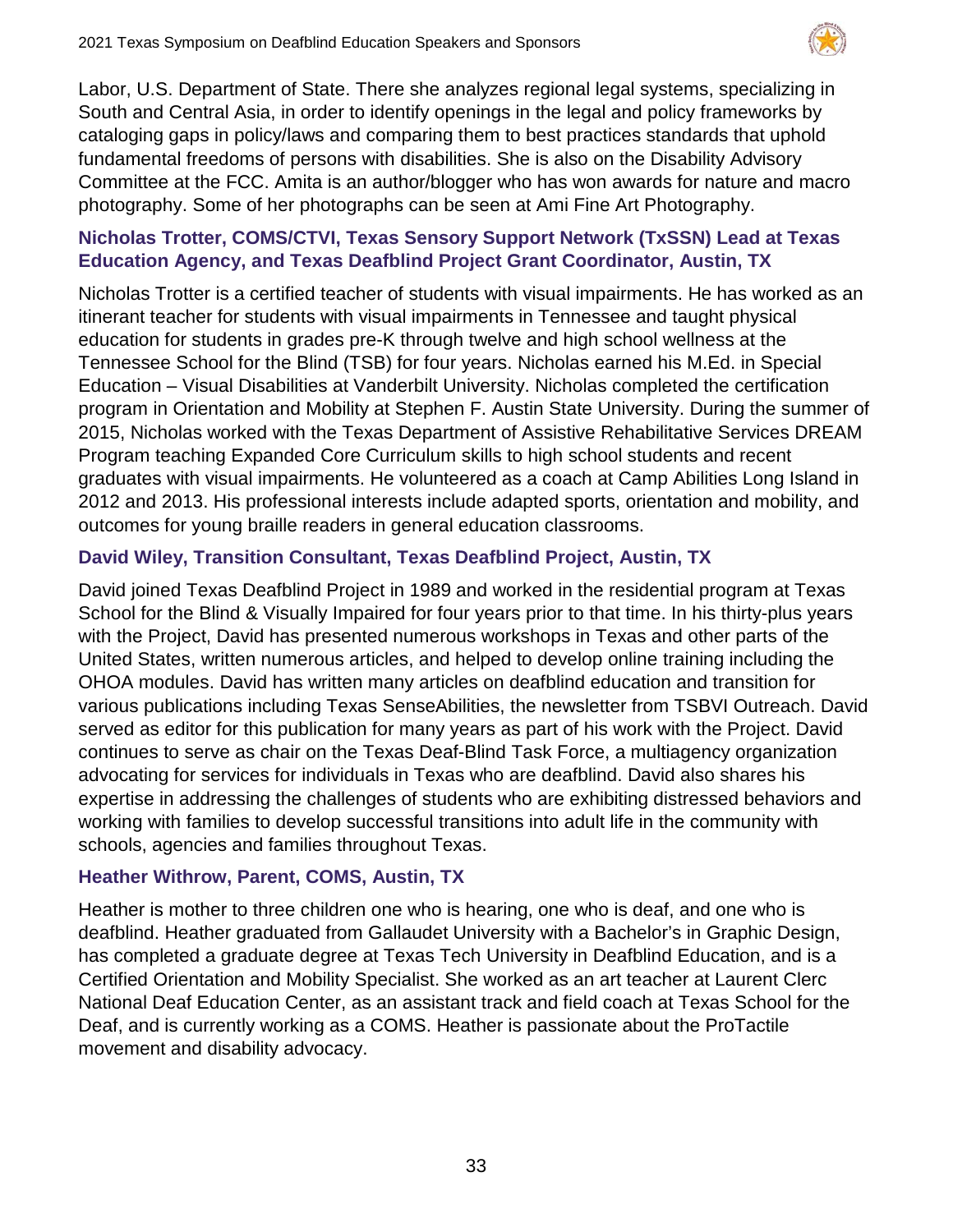

# **Asynchronous Session Presenters**

# **Oriana Donoso Araya, Teacher of Differential Education with a major in Visual Impairments, Metropolitan University of Educational Sciences, Ñuñoa, Chile**

Oriana has an academic specialty in visual impairments and has done research in the area of education of students who are deafblind and with multiple educational needs. A professional area of interest to her is instrumental strategies of the Braille system, supervision of professional practice, alternative communication systems, and development of visual perception. She serves as the Coordinator Master in Differential Education.

# **Dr. Eugene Bourquin, COMS / DHA, New York, NY**

Dr. Bourquin is a national and international lecturer and consultant regarding people who are blind, deaf, and deafblind, designing and administering service programs, and research related to dual sensory loss. Currently retired from Helen Keller National Center he continues to consult in New York. He developed the largest community-based service delivery system for deafblind individuals in the U.S. He is also the first individual in the United States to achieve dual certification as an orientation and mobility specialist and in English/Sign Language interpreting. He was principal investigator in a research project on driver yielding, turning vehicles, and blind pedestrian behaviors, in collaboration with Western Michigan University and Access for the Blind (2013, 2016). Co-founder of PASS, Pedestrians for Accessible and Safe Streets, advocacy coalition for accessible features at New York City streets, plazas, and intersections (2010). Co-principal investigator for a US Department of Education (Office of Special Education and Rehabilitative Services) Steppingstones of Technology grant, Touch Graphics, Inc. Project title: "WiiCane: An accelerometer-based diagnostic and real-time feedback tool for therapeutic play in mobility training for blind and deaf-blind children." (2011)

# **Mike Fagbemi, Transition Initiative Lead, National Center on Deafblindness, HKNC, Sands Point, NY**

Michael Fagbemi has worked at HKNC for 24 years, focusing on supporting deaf-blind youth and adults. In his current role as NCDB's Transition Initiative Lead (since 2014), he has coordinated and provided a wide array of TA to stakeholders including service providers, families, and young adults. He works with partners across the nation to build services that help young adults get the right resources and supports to successfully transition to adulthood. Mike has proficient sign language skills.

# **Sue Gawne, Deafblind Consultant, Canadian Deafblind Association – BC Chapter, New Westminster, British Columbia**

As the Early Intervention Program Director, Sue coordinates services and provides hands on support to early intervention families (birth – 5 years) throughout the province of British Columbia. Since March of 2020, all of their program services and contacts have moved to many different virtual platforms to continue to provide ongoing support to families and their early intervention teams.

# **Carolina Gonzalez, COMS, Texas School for the Blind & Visually Impaired, Austin, TX**

Carolina currently serves as a COMS for the Comprehensive Programs, at TSBVI. Throughout her thirty-plus years as a COMS, she has also worked at Round Rock ISD, Texas School for the Deaf, Criss Cole Rehabilitation Center, and as a consultant for Perkins International. Much of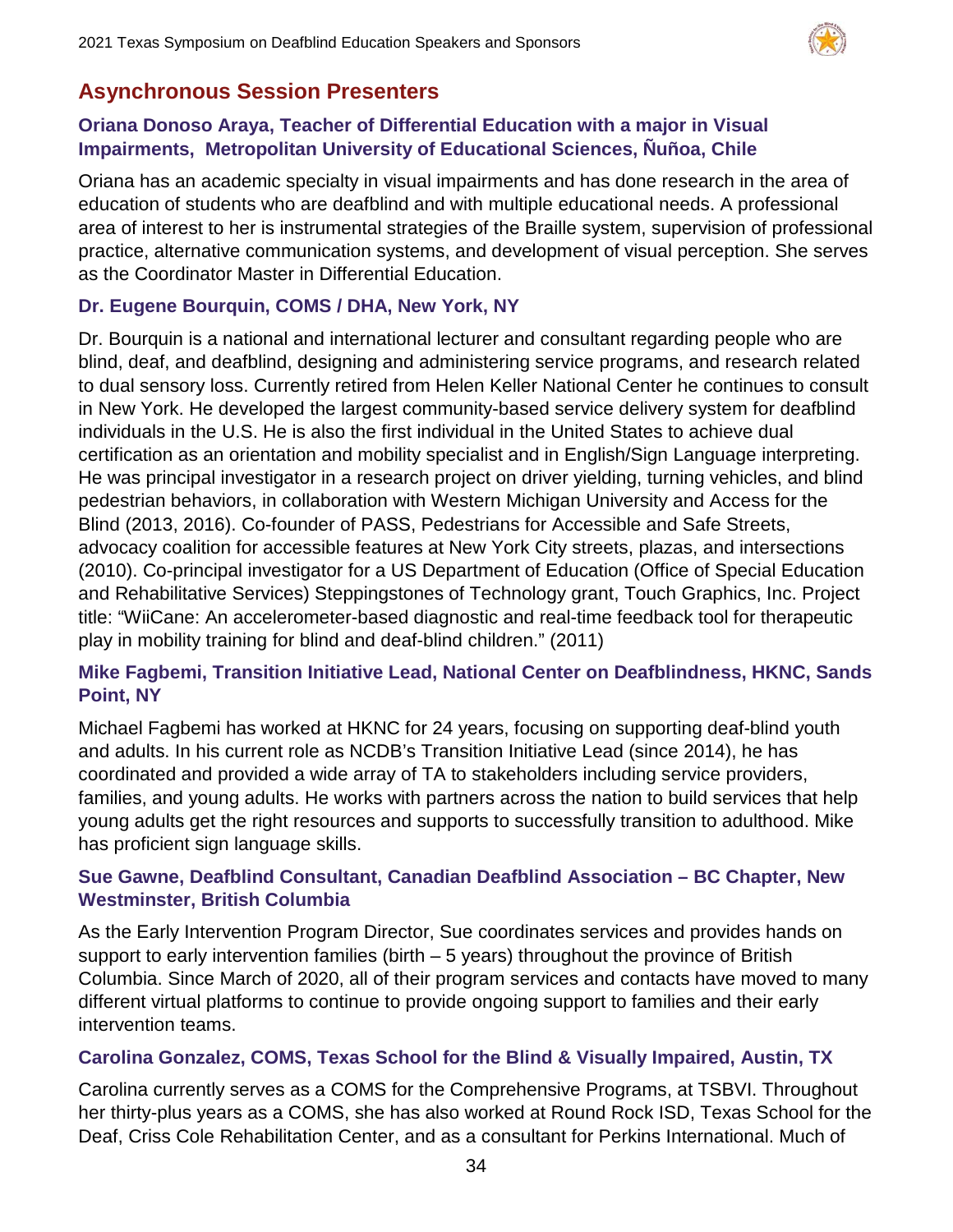

her work has been with individuals who are deafblind. Carolina has presented at various state and national conferences. She is a co-author of the TAPS Curriculum for Orientation and Mobility. Carolina has won numerous awards including the Principals of Schools for the Blind Outstanding Related Services Provider.

# **Julianne Lemman, Teacher of Students with Visual Impairments and Teacher of Students who are Deafblind, Texas School for the Blind & Visually Impaired, Austin, TX**

Julianne worked at TSBVI for seven years in a variety of roles supporting students who are Deafblind with multiple disabilities in both residential and classroom settings in the school's comprehensive programs. Julie has recently completed her M.Ed. in Special Education with a concentration in Visual Impairment and DeafBlind education; Julie has earned her TDB certificate through TTU. Currently, Julie teaches a self-contained classroom for students with multiple disabilities.

# **Julie Maier, Education Consultant, California Deaf-Blind Services, San Francisco, CA**

Julie Maier has served in the role of Educational Specialist for California Deafblind Services providing technical assistance and training to families of children with deafblindness and their school teams since 2012. Julie has been involved in the field of special education since 1987, including as a faculty member in the Special Education Department at San Francisco State University since 1999 and teaches courses in deafblindness, autism spectrum disorders, inclusive education, and assessment and curricular design for learners with extensive support needs. She was the project liaison for two OSEP-funded personnel preparation projects in deafblindness at SFSU. Julie has presented at many conferences on a variety of topics related to deafblindness and effective educational practices, including the 2015 International TASH Conference, the 2015, 2107 and 2019 International CHARGE Syndrome Conferences, the 2016 German CHARGE Syndrome Conference, the 2018 CEC Conference, and multiple CTEBVI Conferences in California. She has presented on national webinars related to Deafblindness and Autism and Emergent Literacy for Students who are Deafblind. She has written or coauthored several published articles on assessment, self-determination, autism and deafblindness, social supports, emergent literacy, and collaborative teaming in inclusive settings.

# **Allison Mail, Early Intervention Program Deafblind Consultant, Canadian Deaf-Blind Association – BC Chapter, New Westminster, BC**

Allison graduated from University of Western Ontario with a BA in Developmental Psychology. Her introduction to the world of deafblindness was in 1986 when she began work as an Intervenor at the W. Ross Macdonald School, Brantford, Ontario in the Deafblind Unit. In 1989, she began working as a Resource Consultant, traveling Ontario supporting students with deafblindness aged birth to 21 and their families. In 1999, she heard the call of the west coast and moved to Richmond, British Columbia to serve as the Executive Director of Deafblind Rubella Housing. In April of 2003 she started the Early Intervention Program for the Canadian Deafblind Association - British Columbia Chapter. The Early Intervention Program gives Allison the opportunity to use her many skills as an Intervenor, Resource Professional and Deafblind consultant in her work with families in the Vancouver Island Region of British Columbia.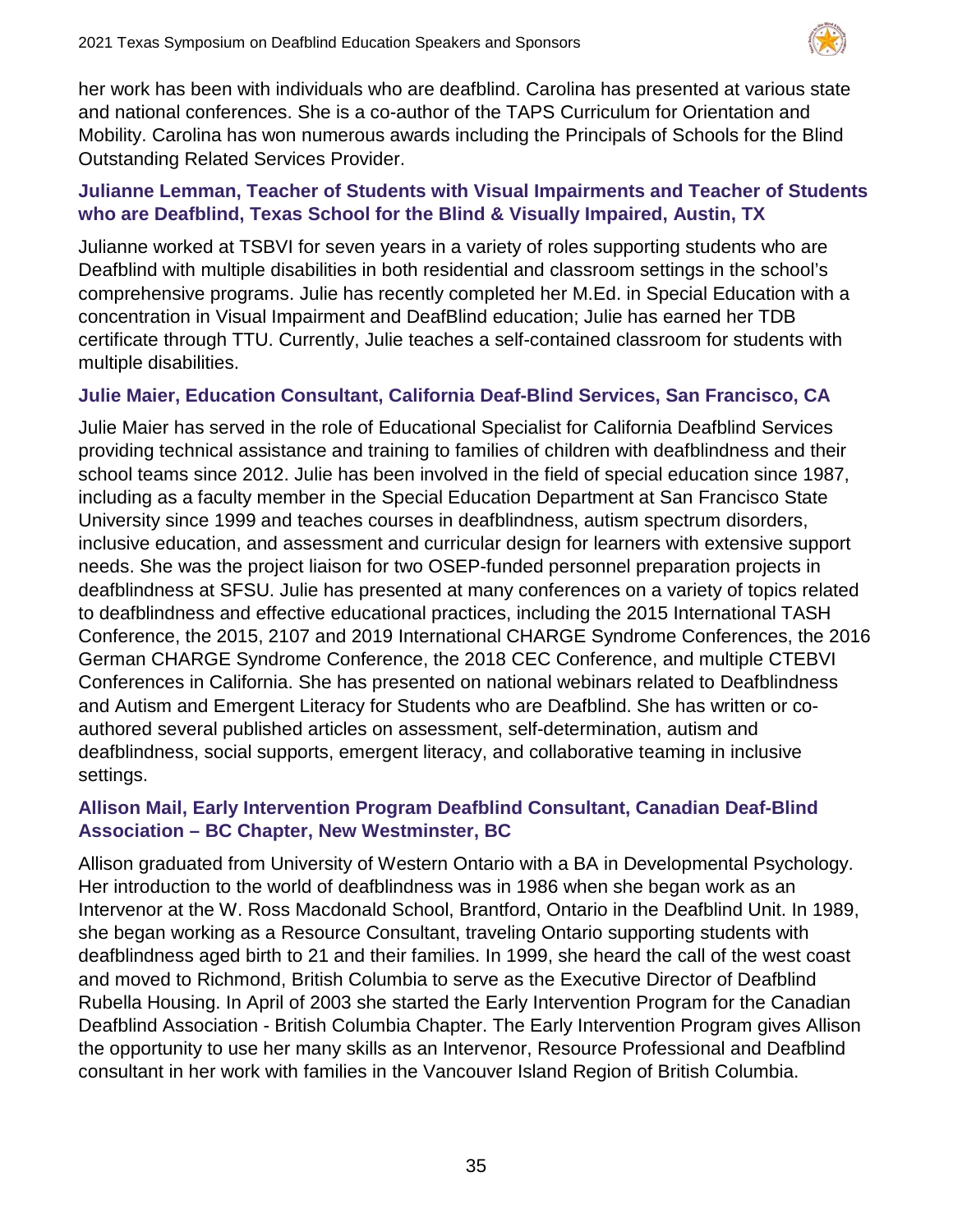

#### **Marina McCormick, Ed.D., Region 4 Regional Day School Program for the Deaf Coordinator, Houston, TX**

Marina McCormick, Ed.D., has 20 years of experience in the field of special education as both a teacher of the deaf and as a special education administrator. She holds a Bachelor of Science in Education for Persons with Hearing Loss from the Robert E. Cook Honors College of Indiana University of Pennsylvania, and her Master of Education degree in Multicultural Urban Special Education from the University of St. Thomas in Houston, Texas. She received her doctorate in Professional Leadership with a focus on Special Populations from The University of Houston. In addition, she received her principal certification as part of the Rice Education Entrepreneurship Program (REEP) at Rice University. Dr. McCormick is an adjunct faculty instructor in the Ed.D. Professional Leadership – Special Populations program at the University of Houston and the Deafblind Master's Program at Texas Tech University.

#### **Flavia Daniela dos Santos Moreira, Professor at the Benjamin Constant Institute, PhD in Education at the State University of Rio de Janeiro**

Flavia is Professor at the Benjamin Constant Institute (IBC) and a Postdoctoral Researcher at the Graduate Program in Education at the State University of Rio de Janeiro. She is a member of the Research Group on Assistive Technology / Alternative Communication Laboratory (LATECA). Flavia holds a PhD in Education from the Graduate Program in Education at the State University of Rio de Janeiro (UERJ), a Master in Special Education from the Federal University of São Carlos (UFSCAR) and a graduate degree in Pedagogy, with a degree in Educational Guidance from UFSCAR. Her main advanced research topics include Visual Impairment, Multiple Sensory Impairment, Alternative Tactile Communication, Tactile Symbols, Textured Symbols, and Tangible Symbols.

# **Pamela Lattapiat Navarro, Teacher of Special Education with Mention in Hearing and Language Disorders, Metropolitan University of Educational Sciences, Ñuñoa, Chile**

Pamela is a Teacher of Differential Education with a major in Hearing and Language Disorders (UMCE), Bachelor of Education UMCE, Master in Education with a mention in Differential Education (UMCE), Master of Arts with a major in Linguistics (PUC), and doctoral studies in linguistics, Université de Poitiers, France. Her areas of performance include sign language linguistics, deaf education, human communication, and docent's practices.

# **Gloria Rodriguez-Gil, MEd, Latin America Regional Director, Perkins International, San Francisco, CA**

Gloria is the Director, Latin America and the Caribbean, for Perkins International. Born and educated in Costa Rica, Spain and the United States, currently she leads Perkins International programs in Mexico, Argentina, Brazil and Chile, as well as a professional network of educators across the region. A leader in the field of Special Education, Gloria has more than thirty years of experience with special focus on visual impairments, deafblindness and multiple disabilities. Gloria started her career as an innovative teacher, then went on to found and develop the First Educational Program for children who are deafblind in Central America, at the Centro Nacional de Educación Especial "Fernando Centeno Güell" in Costa Rica. Gloria was also co-creator of the First Master's Program on Multiple Disabilities and Deafblindness in the prestigious University of Costa Rica, supported by the Hilton-Perkins Program. In 1991 and 1992, Gloria was recognized for her accomplishments with several study scholarships, and an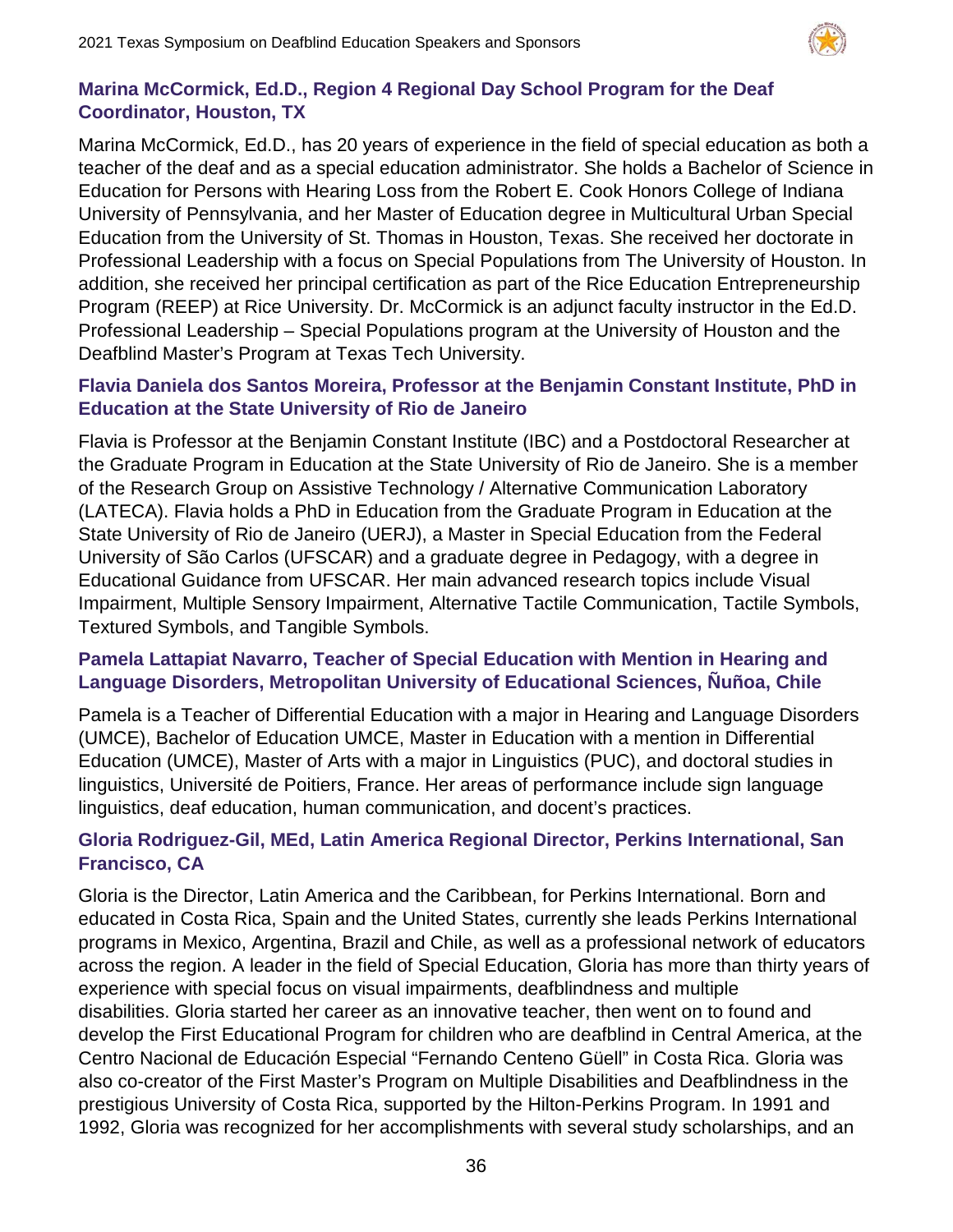

internship at Gallaudet University and Perkins School from the Blind, and in 1997 based on these experiences she published "Sordoceguera: Lecturas selectas sobre educación para sordociegos." In the late 90's, she moved to California and was an Educational Specialist for California Deaf-Blind Services and the Bilingual Coordinator for the federally funded research Project SALUTE under the direction of Dr. Deborah Chen and Dr. June Downing. Gloria holds an undergraduate degree in Special Education in Visual Impairments and a graduate degree in Special Education in Multiple Disabilities from Universidad de Costa Rica and a Master's Degree in Special Education from Boston College, in Low Incidence Disabilities with Emphasis on Deafblindness, under the mentoring of program Director Dr. Barbara McLetchie. Gloria is the author of a number of articles and an advocate and speaker for "education for all" at national, regional and global levels.

# **Sarah Steele, Teacher of Students with Visual Impairments and Teachers of Students who are Deafblind, Texas School for the Blind & Visually Impaired, Austin, TX**

Sarah has worked at TSBVI for seven years in a variety of roles supporting students who are deafblind with multiple disabilities in both residential and classroom settings in the school's Comprehensive Programs. Sarah will be completing her M.Ed. in Special Education with a concentration in Visual Impairment and DeafBlind education this year from Texas Tech University. Sarah currently teaches a self-contained classroom for students who are deafblind with multiple disabilities. One of the objectives of her instruction is to infuse self-determination skill development and social-emotional learning into many, if not all, components of instruction.

# **Theresa Tancock, Family Services Coordinator, Canadian Deafblind Association – BC Chapter, Westminster, British Columbia**

As Family Services Coordinator for the Canadian Deafblind Association – BC Chapter (CDBA-BC) Theresa coordinates programs and offers support, primarily to children and youth with deafblindness and their families, throughout British Columbia.

# **Maria Antonia Vasquez, Consultant, Research as a Work Strategy and Follow-up in the Development of Educational Projects in Latin America, Perkins International**

Maria is a Special Education teacher with a Master's degree in Educational Research and a consultant for Perkins International Research Program. She serves as the coordinator and founding member of ACIPDIM (Non-Governmental Organization for the attention of deafblind and multiply handicapped people).

# **Heather Withrow, Parent, COMS, Austin, TX**

Heather is mother to three children - one who is hearing, one who is deaf, and one who is deafblind. Heather is a graduate of Gallaudet University with a Bachelor's in Graphic Design, has completed a graduate degree at Texas Tech University in Deafblind Education, and is a Certified Orientation and Mobility Specialist. She worked as an art teacher at Laurent Clerc National Deaf Education Center, as an assistant track and field coach at Texas School for the Deaf, and is currently working as a COMS. Heather is passionate about the ProTactile movement and disability advocacy.